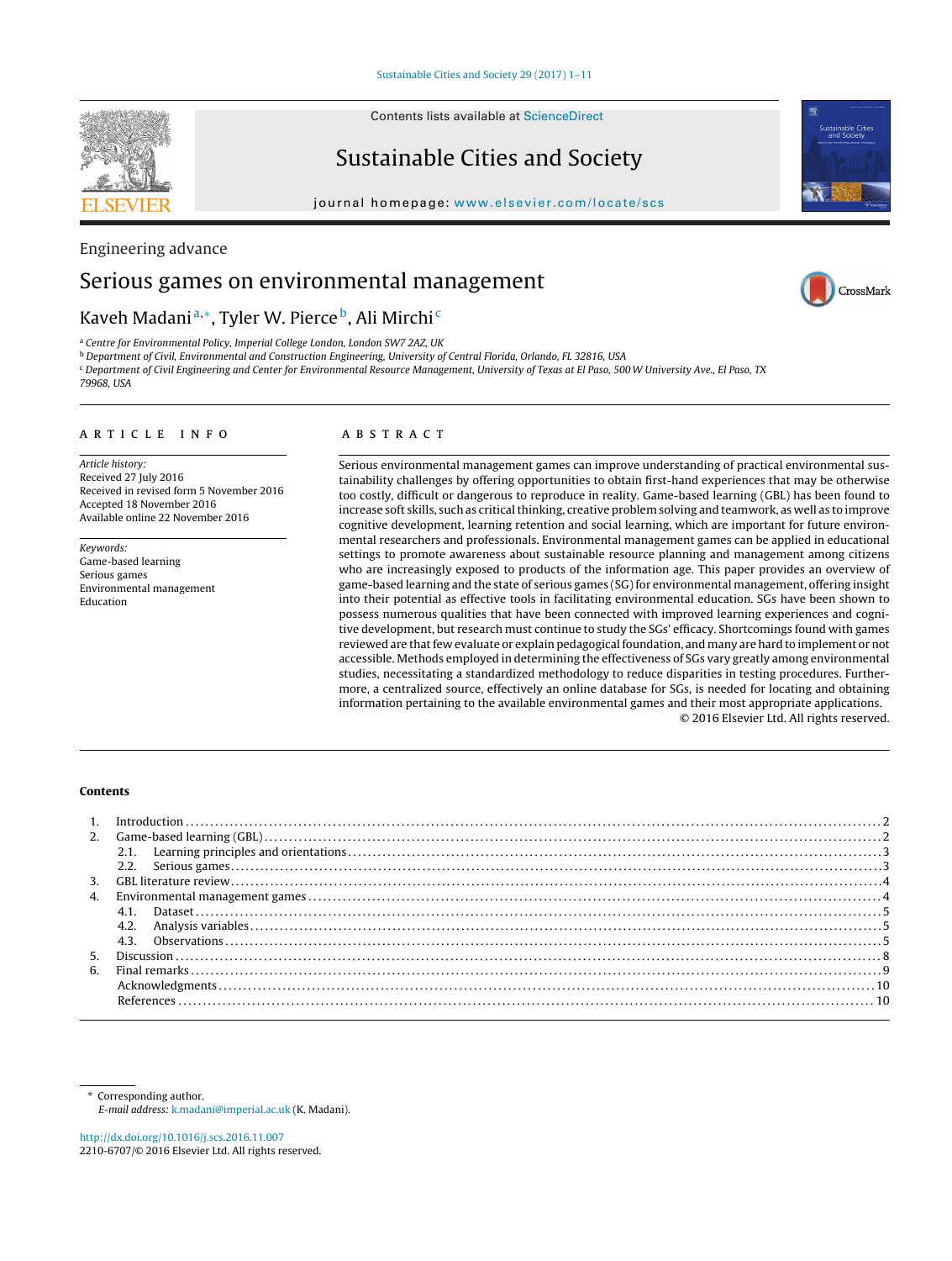#### **1. Introduction**

Environmental management has long recognized the importance of interdisciplinary collaboration and a systems perspective ([Hoekstra](#page-9-0) [2012;](#page-9-0) [Rusca,](#page-10-0) [Huen,](#page-10-0) [&](#page-10-0) [Schwartz,](#page-10-0) [2012\),](#page-10-0) providing a suitable context for application of game based learning (GBL). Games can be applied in educational settings to promote awareness about environmental and sustainability challenges among citizens who are increasingly exposed to products of the information age. Computer graphics and realistic simulations allow learners to role-play in environments that would otherwise be difficult to replicate ([Kirriemuir](#page-9-0) [&](#page-9-0) [McFarlane,](#page-9-0) [2004\).](#page-9-0) This capability is essential for environmental management education because of the need to make important decisions about "wicked" environmental planning and management problems (e.g., climate change and extreme weather events, ocean acidification, desertification, and biodiversity loss, among others) as opposed to well-defined, end-in-view "tame problems" ([Rittel](#page-10-0) [&](#page-10-0) [Webber,](#page-10-0) [1973\).](#page-10-0)

The youth who were the first generation to grow up with digital technology including internet, computers, video games, MP3 players, and smartphones, have been dubbed the net-generation, digital-generation or digital natives [\(Prensky](#page-10-0) [2001\).](#page-10-0) [Prensky](#page-10-0) [\(2001\)](#page-10-0) maintains that digital natives think and process information differently than previous generations because of the pervasiveness of exposure to technology that is a key characteristic of today's youth who spend their time differently than former generations. In 2009, it was estimated that total daily media exposure among American youth ages 8–18 was 10:45 h on average; an increase from 8:33 h in 2004 and 7:29 h in 1999 [\(Rideout,](#page-10-0) [Foehr,](#page-10-0) [&](#page-10-0) [Roberts,](#page-10-0) [2010\).](#page-10-0) Video gaming, specifically, increased to an average of 73 min per day in 2009, a marked increase from 49 min in 2004 and 26 min in 1999 [\(Rideout](#page-10-0) et [al.,](#page-10-0) [2010\).](#page-10-0) This popularity is, in part, because video games provide a practical medium for personal and social gratification as gamers enjoy the challenge of beating the game and other players in an engaging, indiscriminate "level playing field" as compared to the real world ([Sherry,](#page-10-0) [Lucas,](#page-10-0) [Greenberg,](#page-10-0) [&](#page-10-0) [Lachlan,](#page-10-0) [2006\).](#page-10-0) The demographic of gamers includes more than just young children and teenage boys. The gender distribution of games is 47% female and 53% male and the average age of gamers is 30 years ([Entertainment](#page-9-0) [Software](#page-9-0) [Association,](#page-9-0) [2012\).](#page-9-0)

"Serious games" (SG) developed for educational purposes have experienced increased attention in the past decade ([Young](#page-10-0) et [al.,](#page-10-0) [2012\)](#page-10-0) as advances in technology has made electronic media more accessible and digital games more ubiquitous. Areas where SGs are thought to have a particularly high potential for overcoming deficiencies of traditional lecture-driven classes are in science, technology, engineering and math (STEM) curricula ([Levine,](#page-9-0) [2011;](#page-9-0) [Mayo,](#page-9-0) [2007\).](#page-9-0) Reasons that students claim to leave STEM programs include either loss of interest in the curriculum, loss of academic self-confidence resulting from a competitive environment ([Seymour](#page-10-0) [and](#page-10-0) [Hewitt,](#page-10-0) [1997\),](#page-10-0) or incompatible personal learning styles ([Bernold,](#page-9-0) [Spurlin,](#page-9-0) [&](#page-9-0) [Anson,](#page-9-0) [2007\).](#page-9-0) It is suggested that loss of interest in engineering programs may be associated with the dominance of lecture formatted classes [\(Blickenstaff,](#page-9-0) [2005\),](#page-9-0) which account for more than 95% of engineering courses [\(Deshpande](#page-9-0) [&](#page-9-0) [Huang,](#page-9-0) [2011\).](#page-9-0) [Mayo](#page-10-0) [\(2007\)](#page-10-0) describes five reasons that SGs can improve interest and retention of STEM majors: massive reach, effective learning paradigms, enhanced brain chemistry, increased time on task and better learning outcomes. Implementing games in K-12 can also expose students to STEM professions in a manner that is fun and engaging, which could increase recruitment and the retainment of college-bound students in STEM majors.

With so much interest in technology and specifically, gaming, more and more focus outside of the research world is being placed on the potential that games may have as an educational tool. The NMC Horizon Report: 2013 Higher Education was developed to inform education leaders, policy makers, and faculty about new and emerging technology and its potential impact on teaching, learning, and research [\(Johnson](#page-9-0) et [al.,](#page-9-0) [2013\).](#page-9-0) A key trend noted in the report is the evolution of teaching in higher education to incorporate more informal learning such as online learning, hybrid learning, and collaborative models. Programs such as The National STEM Video Game Challenge promoted by the US government are on the rise. Established by President Obama in 2010, the Video Game Challenge calls for middle and high school students to design STEM related games to promote learner independence [\(Robertson](#page-10-0) [&](#page-10-0) [Howells,](#page-10-0) [2008\),](#page-10-0) systems thinking, and higher-order skills that are fundamental to STEM learning ([Resnick,](#page-10-0) [2012\).](#page-10-0) The US Congress has also launched the E-TECH Caucus for the purpose of educating policymakers and the public about the benefits that the gaming industry can have on education and the economy ([Levine,](#page-9-0) [2011\).](#page-9-0) Additionally, in 2012 the first national policy initiative on digital gaming's role in education, health, civic engagement, and numerous other areas was introduced ([Toppo,](#page-10-0) [2012\).](#page-10-0)

This paper provides an overview of GBL and serious environmental management games and their potential to improve cognitive development, professional skills and the learning experience in regard to environmental management. GBL has been found to enchance soft skills such as critical thinking, creative problem solving and teamwork [\(Gee,](#page-9-0) [2004;](#page-9-0) [Johnson](#page-9-0) et [al.,](#page-9-0) [2013\)](#page-9-0) as well as improve learning retention, cognitive development and socialization, among others [\(Squire,](#page-10-0) [2008;](#page-10-0) [Van](#page-10-0) [Eck,](#page-10-0) [2006\).](#page-10-0) It caters to different learning styles, providing a supplement to the traditional methods in order to accommodate a greater proportion of learning orientations. The review describes the state of SGs in the environmental management field, and provides insight into their variation pertaining to theme, objective, intended participants, game type and availability, among others.

#### **2. Game-based learning (GBL)**

GBL is a pedagogical method of learning that utilizes role-plays, board games, card games or video games to promote retention of learned material and cognitive development. For traditional lecture-driven classes, learning occurs in an environment (the classroom) outside the context of the material being taught. On the other hand, the learning environment in a game is relevant to the subject and allows players to apply and practice what they have learned within an authentic context; this style of learning has been shown to be more effective than purely lecture-driven learning [\(Van](#page-10-0) [Eck,](#page-10-0) [2006\).](#page-10-0) At the foundation of GBL methods are key mechanisms (fundamental aspects) and principles (underlying concepts) that have been identified as important elements for learning ([Perrotta,](#page-10-0) [Featherstone,](#page-10-0) [Aston,](#page-10-0) [&](#page-10-0) [Houghton,](#page-10-0) [2013\).](#page-10-0) The most commonly supported mechanisms for a successful GBL experience include rules, goals, fictional settings, progressively difficult goals, interactivity and user control, uncertainty, immediate and constructive feedback, situated cognition, and social elements [\(Annetta,](#page-9-0) [2010;](#page-9-0) [Perrotta](#page-9-0) et [al.,](#page-9-0) [2013;](#page-9-0) [Squire,](#page-9-0) [2008\).](#page-9-0) These elements are implemented differently depending on the type of media, e.g. board game versus video game, but follow similar themes nonetheless.

Based on the work of [Caillois](#page-9-0) [\(1962\),](#page-9-0) [Frasca](#page-9-0) [\(1999\)](#page-9-0) introduced a classification system in which games are categorized into two groups: paidea and ludus. Ludus games are those that result in winners and losers (e.g. chess or Pac-man) and are more complex. Paidea games, on the other hand, have no true winners or losers (e.g. merry-go-round), providing a different means of GBL that is not driven by competition. The distinction is important because ludus games can create an element of competition, which serves to instill a sense of motivation and drive to perform at a higher level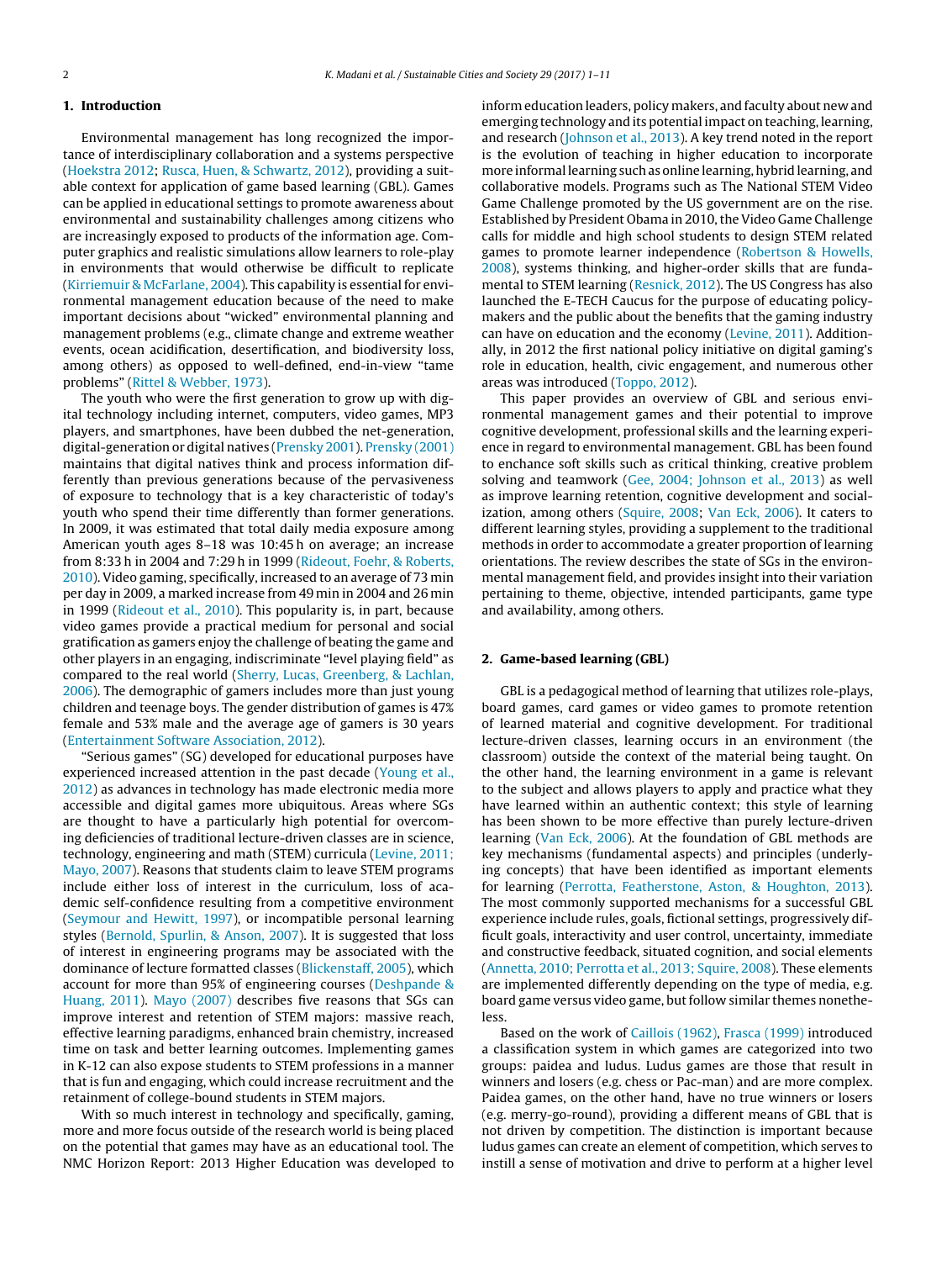in the game than one's opponent (player or computer). Friendly competition encourages learning material more completely, utilizing critical thinking skills to apply the learned material in a more effective way than other players [\(Burguillo,](#page-9-0) [2010\).](#page-9-0)

In addition to a paidea and ludus characterization of games as a whole, [Frasca](#page-9-0) [\(1999\)](#page-9-0) also used this system to classify game rules. Paidea rules establish how the game is played and ludus rules explain how the game is won or lost. For example, in the arcade game Pac-man, paidea rules establish that the player can move up, down, left and right; points are earned by eating Pac-dots and a life is lost if Pac-man contacts one of the enemies. The ludus rules for Pac-man determine that a player loses when he runs out of lives and wins when he eats all the Pac-dots and progresses to the next level. In addition to rules, two other elements are used to interact with the player and create the platform where learning occurs. These elements include gameplay and narratives [\(Ang,](#page-9-0) [2006\).](#page-9-0)

#### 2.1. Learning principles and orientations

Learning principles and orientations provide the theoretical foundation as to the efficacy of GBL as a pedagogical tool. Understanding learning principles such as motivation, flow, situated cognition, and socialization help identify game design elements that incorporate specific learning principles which support an intended learning outcome. Motivation or interest in the material being taught plays an important role in learners' initial engagement and affects their intensity and persistence towards learning ([Annetta,](#page-9-0) [2010;](#page-9-0) [Corti,](#page-9-0) [2006;](#page-9-0) [Dorn,](#page-9-0) [1989\).](#page-9-0) Students interested in games will be more likely to spend more time than they would for pencil and paper homework. [Jones](#page-9-0) [\(2003\)](#page-9-0) surveyed 1162 students from 27 colleges and universities, indicating that 65% of college students play video, computer or online games regularly or occasionally.

The flow concept explains the optimal experience resulting from the complete immersion of oneself in a challenging environment which produces intrinsic motivation, clear goals, a high degree of control, intent focus and lost awareness of time [\(Csikszentmihalyi,](#page-9-0) [1991\).](#page-9-0) In respect to video games, flow is the experience of being in "the zone" ([Chen,](#page-9-0) [2007\),](#page-9-0) a state of mind common for digital natives and undoubtedly observed by their parents as characteristically involving starring at a TV or computer monitor for hours on end with little regard to their surroundings. Research has shown that the flow state in SGs improves learning [\(Webster,](#page-10-0) [Trevino,](#page-10-0) [&](#page-10-0) [Ryan,](#page-10-0) [1993\)](#page-10-0) and is an element that many game developers have tried to incorporate into educational games.

Situated cognition is the ability for students to experience scenarios in a virtual world (for digital games) or role-playing games in the classroom by providing an embodied experience where learning takes place in a contextualized environment. This principle, which finds knowing and doing inseparable, can be used to prepare students for actions that would occur in real-life situations as opposed to learning accomplished in traditional classrooms. Learning occurs through various modalities (words, actions, objects, artifacts, symbols, texts, etc.) in the game's environment and receive direct feedback based on the effect of their actions ([Gee,](#page-9-0) [2004\).](#page-9-0) Many games also include opportunities for socialization ([Levine](#page-9-0) [&](#page-9-0) [Vaala,](#page-9-0) [2013;](#page-9-0) [Squire,](#page-9-0) [2008;](#page-9-0) [Van](#page-9-0) [Eck,](#page-9-0) [2006\),](#page-9-0) normally through the use of teams or as role players addressing different issues. Students playing collaborative games communicate with their peers as they navigate the game, which provides the added benefit of enhancing students' social skills ([Kirriemuir](#page-9-0) [&](#page-9-0) [McFarlane,](#page-9-0) [2004\).](#page-9-0)

The most commonly recognized learning orientation models include behaviorism, cognitivism, humanism and constructivism ([Smith,](#page-10-0) [1999\).](#page-10-0) [Wu,](#page-10-0) [Chiou,](#page-10-0) [Kao,](#page-10-0) [Hu,](#page-10-0) [and](#page-10-0) [Huang](#page-10-0) [\(2012\)](#page-10-0) note that constructivism and humanism are emphasized more in game-assisted learning than cognitivism and behaviorism. Behaviorism ([Pavlov,](#page-10-0) [1927;](#page-10-0) [Thorndike,](#page-10-0) [1898;](#page-10-0) [Watson,](#page-10-0) [1913\)](#page-10-0) maintains that learning is produced through stimulation and reinforcement and is manifested by a change in behavior [\(Smith,](#page-10-0) [1999\).](#page-10-0) It is best suited for learning skills that require little cognitive processing such as acquiring factual knowledge, memorizing processes, or developing motor skills [\(Hense](#page-9-0) [&](#page-9-0) [Mandl,](#page-9-0) [2012\).](#page-9-0) In contrast to behaviorism, cognitivism focuses on an individual's mental process, not only his environment [\(Smith,](#page-10-0) [1999\).](#page-10-0) Instead of viewing learning as isolated events and actions that occur when our minds passively exchange stimuli with an appropriate response, the cognitive orientation dictates that it is an individual's active mental process that puts the pieces together to gain insight into the solution of a problem [\(Merriam](#page-10-0) [&](#page-10-0) [Caffarella,](#page-10-0) [1999\).](#page-10-0) Games that support theories of cognitivism typically involve problem-solving by way of a game's narrative [\(Hense](#page-9-0) [&](#page-9-0) [Mandl,](#page-9-0) [2012\).](#page-9-0) Information embedded into the storyline, the context of the game and the players' own experiences encourage critical thinking as a means of solving complex problems.

Humanism is focused on the human potential for growth through self-actualization or personal growth and development [\(Maslow,](#page-9-0) 1970; Rogers, [1983\),](#page-9-0) which leads to self-directed learning. Constructivism describes learning as a way to construct meaning from experience ([Merriam](#page-10-0) [&](#page-10-0) [Caffarella,](#page-10-0) [1999\)](#page-10-0) and is focused on a holistic perspective of learning which incorporates experience, perception, cognition and behavior ([Kolb,](#page-9-0) [1984\).](#page-9-0) Strategy and design games work well for individual-constructivism as do games that use simulations to represent reality [\(Hense](#page-9-0) [&](#page-9-0) [Mandl,](#page-9-0) [2012\).](#page-9-0) Furthermore, social-constructivism occurs when players communicate and cooperate face-to-face or through online media such as forums, chats, virtual worlds or video/digital messaging ([Hense](#page-9-0) [&](#page-9-0) [Mandl,](#page-9-0) [2012\).](#page-9-0)

#### 2.2. Serious games

There is a variety of nomenclature utilized for referring to technology or games that are intended for educational or instructional purposes such as e-learning, authentic instruction, alternative purpose games, synthetic learning environments and edutainment, among others. The focus of this paper is on the genre of serious games (SGs). There are numerous definitions for SGs, often varying depending on the different perspectives and purposes that they were developed to explain ([Susi,](#page-10-0) [Johannesson,](#page-10-0) [&](#page-10-0) [Backlund,](#page-10-0) [2007\).](#page-10-0) A common theme in most definitions, however, is that SGs are not designed solely for entertainment purposes, but as a tool to educate, train and inform users ([Abt,](#page-9-0) [1987;](#page-9-0) [Michael](#page-9-0) [&](#page-9-0) [Chen,](#page-9-0) [2005;](#page-9-0) [Susi](#page-9-0) et [al.,](#page-9-0) [2007\).](#page-9-0) That is not to say that SGs are not entertaining or fun for players, only that entertainment is not the primary focus of such games [\(Michael](#page-10-0) [&](#page-10-0) [Chen,](#page-10-0) [2005\).](#page-10-0) Some also argue that any entertainment game could be converted to a SG if an educational or training purpose could be developed for the game ([Susi](#page-10-0) et [al.,](#page-10-0) [2007\),](#page-10-0) while others contend that the utility of purpose must be present during the development of a game if it is to be considered a SG [\(Girard,](#page-9-0) [Ecalle,](#page-9-0) [&](#page-9-0) [Magnan,](#page-9-0) [2013\).](#page-9-0)

SGs that incorporate digital GBL are deemed by many to create the greatest potential for student learning over other media [\(Gee,](#page-9-0) [2004;](#page-9-0) [Prensky,](#page-9-0) [2001;](#page-9-0) [Squire,](#page-9-0) [2008\).](#page-9-0) The creation of immersive and engaging environments in which players can explore and learn is more feasible than ever with today's technology. By utilizing available technologies in the development of SGs, students will be given the opportunity like never before, to experiment with realistic simulations using animations, graphics and an interactive environments that effectively explain and illustrate course content and develop students' skills [\(Deshpande](#page-9-0) [&](#page-9-0) [Huang](#page-9-0) [2011\).](#page-9-0)

Digital SGs have been developed for subjects including health care and medicine ([Hansen,](#page-9-0) [2008;](#page-9-0) [Graafland](#page-9-0) et [al.,](#page-9-0) [2012;](#page-9-0) [Patel,](#page-10-0) [Aggarwal,](#page-10-0) [Cohen,](#page-10-0) [Taylor,](#page-10-0) [&](#page-10-0) [Darzi,](#page-10-0) [2013;](#page-10-0) [Flowers](#page-9-0) [&](#page-9-0) [Aggrawal,](#page-9-0)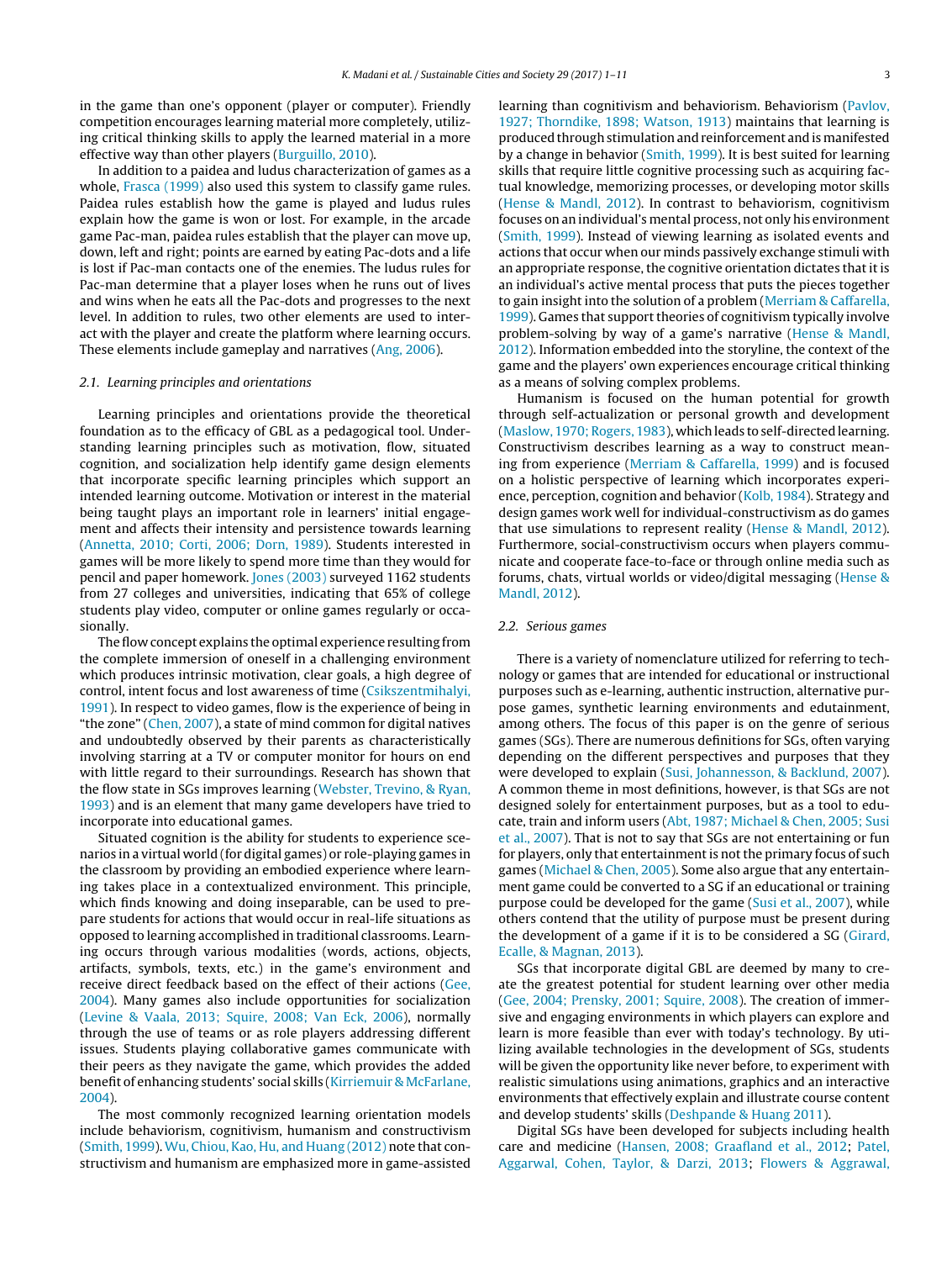[2014\),](#page-9-0) military training [\(Losh,](#page-9-0) [2005;](#page-9-0) [McDowell,](#page-10-0) [Darken,](#page-10-0) [Sullivan,](#page-10-0) [&](#page-10-0) [Johnson,](#page-10-0) [2006;](#page-10-0) [Smith,](#page-10-0) [2010\),](#page-10-0) computer programming [\(Coelho,](#page-9-0) [Kato,](#page-9-0) [Xavier,](#page-9-0) [&](#page-10-0) Gonç[laves,](#page-9-0) [2011;](#page-9-0) [Muratet,](#page-10-0) [Torguet,](#page-10-0) [Jessel,](#page-10-0) & [Viallet,](#page-10-0) 2009; Muratet et [al.,](#page-10-0) [2011\),](#page-10-0) foreign language and culture ([Anderson,](#page-9-0) [Reynolds,](#page-9-0) [Yeh,](#page-9-0) [&](#page-9-0) [Huang,](#page-9-0) [2008;](#page-9-0) [Connolly,](#page-9-0) [Stansfield,](#page-9-0) [&](#page-9-0) [Hainey,](#page-9-0) [2011;](#page-9-0) [Johnson](#page-9-0) [&](#page-9-0) [Wu,](#page-9-0) [2008\),](#page-9-0) sustainable resource management [\(Pierce](#page-10-0) [&](#page-10-0) [Madani](#page-10-0) [2013,](#page-10-0) [2014\),](#page-10-0) business management [\(Faria,](#page-9-0) [Hutchison,](#page-9-0) [Wellington,](#page-9-0) [&](#page-9-0) [Gold,](#page-9-0) [2009;](#page-9-0) [Parsons](#page-10-0) et [al.,](#page-10-0) [2012;](#page-10-0) [Riedel](#page-10-0) [and](#page-10-0) [Hauge,](#page-10-0) [2011\),](#page-10-0) health promotion ([Wattanasoontorn,](#page-10-0) [Boada,](#page-10-0) [García,](#page-10-0) [&](#page-10-0) [Sbert,](#page-10-0) [2013\),](#page-10-0) engineering ([Mayo](#page-10-0) [2007;](#page-10-0) [Coller](#page-10-0) [&](#page-10-0) [Scott,](#page-10-0) [2009;](#page-10-0) [Coller](#page-10-0) [&](#page-10-0) [Shernoff,](#page-10-0) [2009;](#page-10-0) [Pierce,](#page-10-0) [2013\),](#page-10-0) mathematics ([Chang,](#page-9-0) [Wu,](#page-9-0) [Weng,](#page-9-0) [&](#page-9-0) [Sung,](#page-9-0) [2012\),](#page-9-0) and physics ([Joiner](#page-9-0) et [al.,](#page-9-0) [2013;](#page-9-0) [White,](#page-9-0) [1984\)](#page-9-0) for the positive impacts that they have been found to support, including analytical and spatial skills, strategic skills and insight, learning and recollection capabilities, psychomotor skills, visual selective attention improved self-monitoring, problem recognition, problem-solving, decision-making, better short-term and longterm memory, and increased social skills [\(Susi](#page-10-0) et [al.,](#page-10-0) [2007\).](#page-10-0)

There are some drawbacks to digital SGs. Many educators do not have the time or skill to develop games on their own and having them designed by professionals is costly and impractical [\(Whitton,](#page-10-0) [2012\).](#page-10-0) To compound this issue, educators would be required to spend additional time learning the game, developing methods to implement it in the classroom and convincing school stakeholders of its educational benefits, a time-consuming venture some educators might rather forgo ([Kirriemuir](#page-9-0) [&](#page-9-0) [McFarlane,](#page-9-0) [2004\).](#page-9-0) Additionally, not all games are designed with well-established learning theories in place, leading to players failing to acquire the intended results. Therefore, research into the most effective design models is ongoing [\(Annetta,](#page-9-0) [2010;](#page-9-0) [Garris,](#page-9-0) [Ahlers,](#page-9-0) [&](#page-9-0) [Driskell,](#page-9-0) [2002;](#page-9-0) [Gunter,](#page-9-0) [Kenny,](#page-9-0) [&](#page-9-0) [Vick,](#page-9-0) [2006;](#page-9-0) [Kiili,](#page-9-0) [2005;](#page-9-0) [Sweester](#page-10-0) [&](#page-10-0) [Wyeth,](#page-10-0) [2005;](#page-10-0) [Wilson](#page-10-0) et [al.,](#page-10-0) [2009\)](#page-10-0) for producing successful learning through SGs.

#### **3. GBL literature review**

One of the first reviews related to GBL was that of [Randel,](#page-10-0) [Morris,](#page-10-0) [Wetzel,](#page-10-0) [and](#page-10-0) [Whitehill,](#page-10-0) [1992](#page-10-0) who investigated the effectiveness of games and simulations for educational purposes, separating games and simulations into categories related to a field of interest: social sciences, math, language, arts, physics, biology and logic. Using posttests of games/simulations compared to those of the posttests of traditional teaching techniques, they suggested that 56% of the reviewed studies showed no difference in students' performance when either teaching method was utilized, 32% favored games/simulations, 7% favored games/simulations but had questionable controls, and 5% favored traditional teaching techniques. [Randel](#page-10-0) et [al.](#page-10-0) [\(1992\)](#page-10-0) also indicated significant advantage of games/simulations in terms of the students' interest in and retention of the learned material over time, especially when games/simulations had a clearly stated goal (such and math, physics and languages) as opposed to when they were more general (such as social sciences).

[Wolfe](#page-10-0) [\(1997\)](#page-10-0) reviewed business games that featured three criteria: predefined, objectively measured learning objectives; controlled or equivalent group research designs; and objectively assessed learning outcomes. GBL was found to be advantageous to learning via case studies, the preferred method for teaching strategic management. [Hays](#page-9-0) [\(2005\)](#page-9-0) conducted an extensive review of instructional games with an emphasis on empirical research in order to connect previous literature on the effectiveness of games. The study suggests that empirical research on the effectiveness of games is "fragmented" with literature often focused on different tasks, age groups, and types of games. He affirms that some research reveals games can be effective tools for learning, but asserts that there is no evidence that games are the preferred method of instruction for all situations. Additionally, students' comprehension of intended learning outcomes was found to increase with instructional support by gameplay and the inclusion of feedback mechanisms and a debriefing session upon completion of a game [\(Hays,](#page-9-0) [2005\).](#page-9-0)

A meta-analysis by [Vogel](#page-10-0) et [al.](#page-10-0) [\(2006\)](#page-10-0) investigated studies concerning games and interactive simulations that included cognitive gains or attitudinal changes as one of the main hypotheses. The meta-analysis, which only included studies that reported statistics evaluating gaming and interactive simulations against traditional classroom teaching, suggests that application of games or simulations resulted in significantly higher cognitive gains and improved attitudes towards learning than with the use of traditional teaching techniques. Another meta-analysis by [Ke](#page-9-0) [\(2009\)](#page-9-0) examined both qualitative and quantitative evidence for computer games being used for learning and the factors, if any, that promote the effectiveness of instructional games. Out of the 65 studies, 52% reported significant positive effects for the use of computer-based games, 26% reported mixed-results (positively affecting certain learning outcomes, but not others), 18% reported no difference and only one study reported that conventional instruction was more effective than the corresponding instructional game. Furthermore, it was found that instructional support features are a necessary component of effective games and that the best practices for designing and applying instructional games is to align and integrate three clusters of key variables: learning, learner and instructional design [\(Ke,](#page-9-0) [2009\).](#page-9-0)

[Perrotta](#page-10-0) et [al.](#page-10-0) [\(2013\)](#page-10-0) synthesized the impact of GBL on students and schools, reporting that while the literature was divided as to the effect that games can have on overall academic achievement, there is a predominant indication of improved problem-solving skills and knowledge acquisition associated with gaming. Concerning the impact that GBL might have on schools, [Perrotta](#page-10-0) et [al.](#page-10-0) [\(2013\)](#page-10-0) recognized that overall, the results "appear to demonstrate a positive relationship between gaming in the classroom, learning outcomes and motivation and engagement." Most recently, a meta-analysis by [Girard](#page-9-0) et [al.](#page-9-0) [\(2013\)](#page-9-0) examined the effectiveness of video games and SGs from 2007 to 2011 on learning and engagement based on 9 studies containing empirical data from game evaluations, utilizing 'pre-test − game − post-test' design and containing a control group. This synthesis reported moderate positive effect on learning, although lack of precise quantitative data hindered evaluation of the magnitude of the learning and improved engagement and motivation. Further, the combination of results achieved, in conjunction with prior literature regarding the effect of engagement, lead them "to think that SGs might be powerful tools for learning." In addition, [Girard](#page-9-0) et [al.](#page-9-0) [\(2013\)](#page-9-0) concluded that elements of each game such as quality of design, game mechanics, devices used for play, game scenario, integration of additional elements, and context of use will affect the efficacy of a game and should therefore be considered specifically and at an individual level.

#### **4. Environmental management games**

Environmental systems involve complex and interdisciplinary characteristics that not only contribute to the difficulty of their management, but also to the challenge of educating students and stakeholders on such matters. This review provides a compilation of environmental management games that can assist educators and researchers locate a tool appropriate for their objective, whether it be education, mediation, negotiation, etc. Research into the potential effects and uses of GBL, especially those that feature learning orientations as their framework bears promise for facilitating teaching and understanding of environmental management concepts. There are a few reviews of games for engineering (e.g.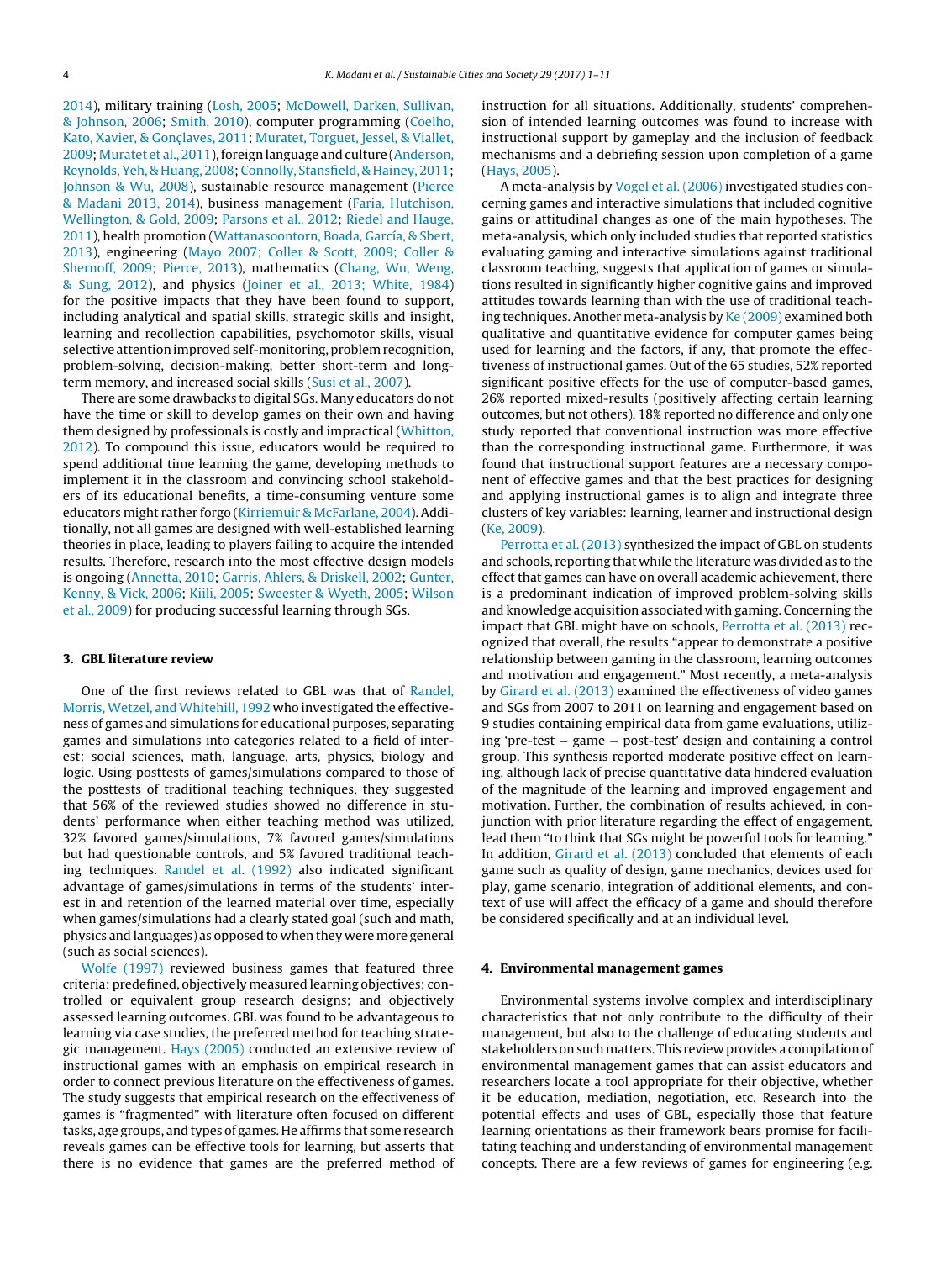

**Fig. 1.** Environmental management games over time.

[Katsaliaki](#page-9-0) [and](#page-9-0) [Mustafee](#page-9-0) [\(2012\)](#page-9-0) who surveyed sustainable development games and [Deshpande](#page-9-0) [and](#page-9-0) [Huang](#page-9-0) [\(2011\)](#page-9-0) who reviewed simulation games for various areas of engineering), but none for environmental management for higher education students, professionals or stakeholders. This review also details what topics or subject areas have received the most interest and which need further development. Itis timely to consider implementing SGs as they continue to gain momentum and improve in terms of pedagogy and usability design. The New Media Consortium (NMC) Horizon Report (2013) expects to see widespread adoption of games and gamification in higher education by 2015–2016.

#### 4.1. Dataset

Games were identified by searching the OneSearch database for keywords including: games, player, education or teaching, in combination with other keywords such as environmental; natural resources; water; water resources; etc. The same process was also repeated on Google and Google Scholar search engines; for which the first 50 results were checked. Information regarding the remaining games was obtained from additional literature search.

Games were included if they met the following criteria: (1) intended for use in higher education and/or by stakeholders and professionals; (2) met the definition of SG (i.e., games that established hard ludus rules, were not designed solely for entertainment purposes, and were not merely simulation games); and (3) intended for educational or instructional use. Examples of games that were not considered suitable for inclusion were the well-known simulations SimEarth ([Wright](#page-10-0) [&](#page-10-0) [Haslam,](#page-10-0) [1990\),](#page-10-0) which teaches global ecology and earth science and SimCity 4 ([D'Artista](#page-9-0) [&](#page-9-0) [Hellweger,](#page-9-0) [2007\),](#page-9-0) which can be used for teaching urban hydrology and water management. These games were not included in the survey because they do not establish hard ludus rules and their development was not for educational or instructional use. Similarly, face-to-face role-plays such as The Externalities Game, The Environmental Management Game, The Location Game and The Agricultural Policy Game ([Bazan,](#page-9-0) [1976\)](#page-9-0) were not discussed in conjunction with this paper as they fail to provide hard ludus rules and are more similar in design to that of a simulation game. As previously stated, addition of ludus rules to a game can effectively transform any paidea game into a ludus game, but for the purposes of this paper, only games containing predefined, hard ludus rules are considered.

Twenty-five SGs were found that met the inclusion criteria necessary to be considered a SG related to environmental management. [Table](#page-5-0) 1 outlines these games chronologically by name and includes a source where information pertaining to each game can be found. The games included in [Table](#page-5-0) 1, range from the Irrigation Management Game, developed in 1994 to the Climate Change Survivor game, created in 2013. Fig. 1 shows the number of games that have been developed over this time frame. This figure shows a positive trend in development of environmental management SGs, consistent with the reported expansion of the development of educational games recent history [\(Prensky,](#page-10-0) [2001;](#page-10-0) [Susi](#page-10-0) et [al.,](#page-10-0) [2007\).](#page-10-0)

#### 4.2. Analysis variables

In order to analyze the 25 environmental management games listed in [Table](#page-5-0) 1, specific information about each game was recorded. Pertinent information was extracted from academic papers, the game's website or by playing the games. The following variables were determined to be of interest:

- 1 Theme: the main focus of the game, e.g. climate change, water management, ecosystem ecology. Themes are not mutually exclusive;
- 2 Player's role: the identity of the character that a player assumes in the game, for example, in the Irrigania game [\(Seibert](#page-10-0) [&](#page-10-0) [Vis,](#page-10-0) [2012\)](#page-10-0) each player acts as a farmer in charge of irrigated crops;
- 3 Game objective: the specific result that a player aims to achieve by the end of the game;
- 4 Number of players: identifies the number of players that can participate in the game;
- 5 Participants: establishes the group of players the game was developed for: students, professionals or stakeholders;
- 6 Type of game: the classification of each game, whether the game is a board game, card game, digital game (electronic game with a user interface and visual feedback), online digital game (digital game that is played online), and hybrid simulation game (role-play, board game or card game that utilizes a computer simulation to produce results that progress the game);
- 7 Graphics: the dimensions of the game's visual display, either 2D or 3D; and
- 8 Availability: identifies how the game can be obtained

[Table](#page-5-0) 1 provides an overview of each game including its theme (column 4), player's role (column 5) and game objective (column 6). The number of subjects for the game's theme was kept as small as possible to emphasize the main topic of the game. For example, the chief themes present in the game Citizen Science include lake ecology and conflict resolution, however, other topics are, to a lesser degree, encountered within the game such as wetlands, flooding, and water quality. These secondary subjects are left out of thematic descriptions to provide clarity in the attempt to demonstrate each game's individual niche in environmental management. [Table](#page-7-0) 2 presents additional game information including: number of players, participants, type of game, computer graphics (2D or 3D), and availability of the game.

#### 4.3. Observations

The most ubiquitous themes of the 25 games comprised conflict resolution (25%), water management (23%), irrigation (9%), ecosystem ecology (8%) and environmental education (8%). [Fig.](#page-6-0) 2 displays these results, where the category "other" encompasses themes with only one count(e.g., agricultural and farming management, energy, geology, globalization, risk analysis and silvopasture management).

In the majority of games, player's assumed a role of power position or decision-maker such as a farmer, manager, community leader, or landowner. In these games the player usually has complete authority to make decisions that affect a larger group of individuals. In multi-role games (indicative of a multi-player game) the role of the individual players is less powerful and often in conflict with those opposing players. For example, in the Butorstar game (2007) players represent reed harvesters, stockbreeders, naturalists or hunters and each must make choices based on their role, which in turn affects the virtual wetland in the game. Each player can only control specific dynamics related to his role; a reed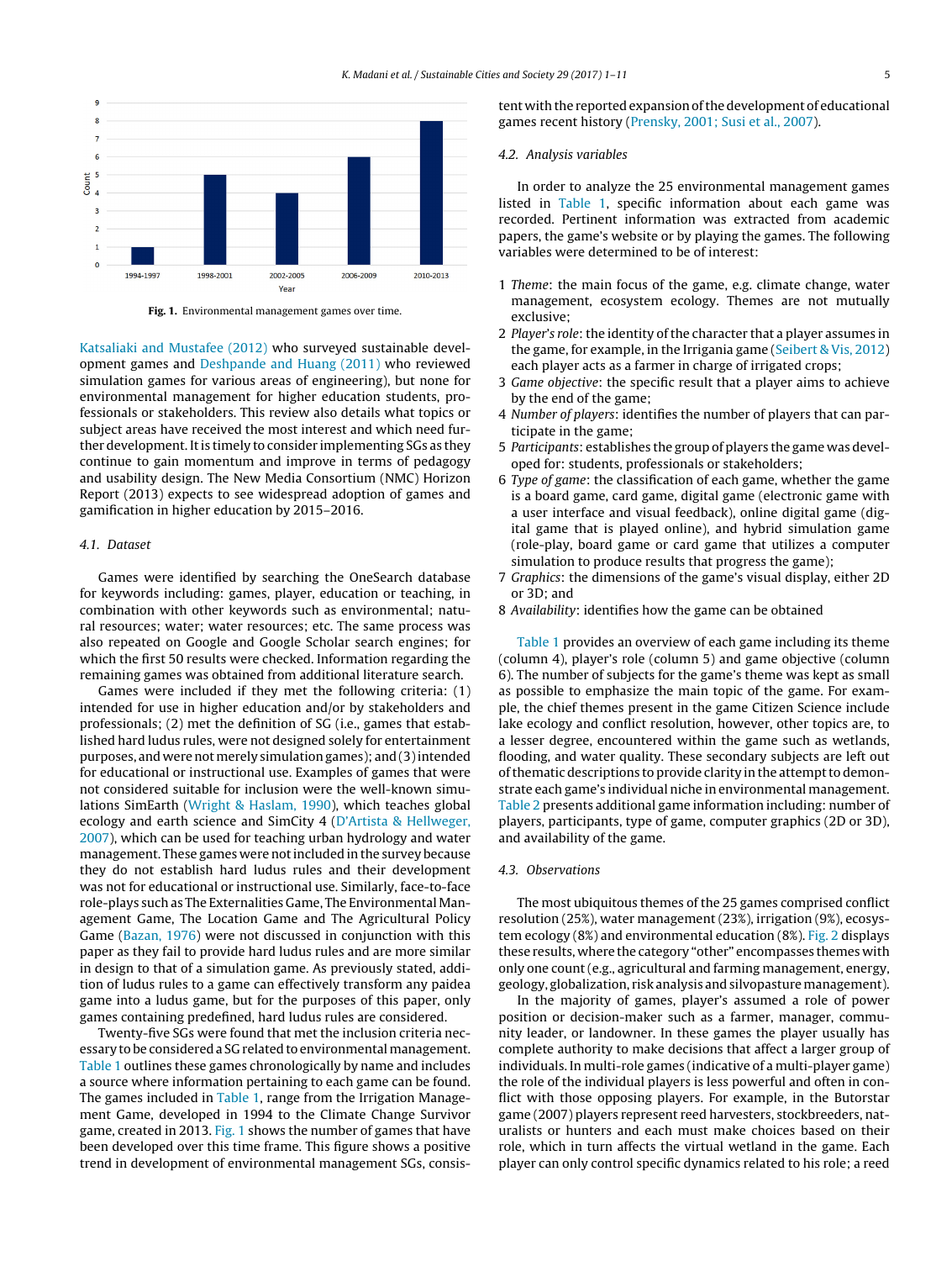#### <span id="page-5-0"></span>**Table 1** Serious environmental management games.

| Year | Game name                                       | Source                                                                                                   | Theme                                                                             | Player's role                                                                                             | Game objective                                                                                                                                                                                                                                                                                                                |
|------|-------------------------------------------------|----------------------------------------------------------------------------------------------------------|-----------------------------------------------------------------------------------|-----------------------------------------------------------------------------------------------------------|-------------------------------------------------------------------------------------------------------------------------------------------------------------------------------------------------------------------------------------------------------------------------------------------------------------------------------|
| 1994 | Irrigation<br>Management<br>Game                | <b>Burton</b> (1994)                                                                                     | Irrigation, water<br>management, conflict<br>resolution                           | Irrigation agency staff,<br>farmer                                                                        | Develop understanding of issues involved in<br>managing an irrigation system and the<br>importance of communication to the system<br>performance.                                                                                                                                                                             |
| 1998 | Geology Explorer                                | oit.cs.ndsu.nodak.edu/<br>menu/<br>Saini-Eidukat et al.<br>(2002)                                        | Geology                                                                           | Geologist                                                                                                 | Travel to a newly discovered Earth-like planet<br>on an expedition to locate a particular mineral<br>and map a metamorphic terrain.                                                                                                                                                                                           |
| 1999 | Build a Prairie                                 | bellmuseum.umn.edu/<br>games/prairie/build/<br>tb1.html                                                  | Environmental<br>management, ecology                                              | Ecosystem restorer                                                                                        | Restore a threatened prairie to its natural state<br>by selecting the appropriate plants and<br>animals to be returned to the land.                                                                                                                                                                                           |
| 2000 | Learning<br>Sustainable<br>Development<br>Game  | <b>Torres and Macedo</b><br>(2000)                                                                       | Sustainable<br>development                                                        | Community<br>representative                                                                               | Promote awareness and explore attitudes<br>toward environmental conservation and urban<br>development.                                                                                                                                                                                                                        |
|      | Samba Role Play                                 | Boissau et al. (2004)                                                                                    | Environmental<br>management                                                       | Farmer                                                                                                    | To allocate land, labor and capital in order to<br>grow rice, clear forests, plant cash crops,<br>purchase animals, etc. to be able to provide for<br>your family and pay workforce.                                                                                                                                          |
|      | The Great Green<br>Web Game                     | web.cs.wpi.edu/<br>$\sim$ claypool/iqp/green/                                                            | Environmental<br>education,<br>energy use                                         | Yourself                                                                                                  | To test your knowledge on how consumer<br>choices affect the environment.                                                                                                                                                                                                                                                     |
| 2003 | Industrial<br>Chlorine<br>Transport<br>Metagame | <b>Bots and Hermans</b><br>(2003)                                                                        | Risk analysis,<br>environmental impact<br>analysis                                | Polymer company,<br>chlorine gas company,<br>railroad company,<br>government, citizens                    | Role players must negotiate and make<br>decisions based on their interests in regards to<br>an industrial chlorine transportation company<br>that wishes to increase its production.                                                                                                                                          |
|      | Slyvopast                                       | Etienne (2003)                                                                                           | Silvopasture<br>management, conflict<br>resolution                                | Shepherd, forester                                                                                        | Promote awareness of the difficulties in<br>silvopasture management plan negotiations<br>between forestry practitioners and herdsmen.                                                                                                                                                                                         |
| 2004 | River Basin Game                                | Lankford et al. (2004)                                                                                   | Irrigation, water<br>management, common<br>pool resources, conflict<br>resolution | Farmer                                                                                                    | Players controlling different sections of a river<br>basin and try to manage water use for farming<br>under different scenarios. Promotes<br>understanding of a catchment, factors<br>controlling access to water, conflict dynamics<br>and allows participants to react to different<br>scenarios.                           |
|      | <b>Industrial Waste</b><br>Game                 | Hirose, Sugiura, and<br>Shimomoto (2004)                                                                 | Environmental<br>education                                                        | Industrial plant<br>manager                                                                               | Develop an understanding of and solutions for<br>the social dilemma between individual interest<br>of hazardous dumping and the social cost it<br>creates.                                                                                                                                                                    |
| 2006 | Shrub Battle                                    | Depigny and Michelin<br>(2007)                                                                           | Agricultural<br>management, farming<br>systems, conflict<br>resolution            | Farmer, plants                                                                                            | To help make future rural planners aware of<br>the complex relationships between landscape<br>dynamics and agricultural practices in farming<br>systems.                                                                                                                                                                      |
|      | Climate<br>Challenge                            | bbc.co.uk/sn/hottopics/<br>climatechange/<br>climate_challenge                                           | Climate change                                                                    | President of the<br>European Nations                                                                      | Make decisions to confront global climate<br>change at home and abroad while maintaining<br>political support, protecting the environmental<br>and improving the economy.                                                                                                                                                     |
| 2007 | <b>Butorstar</b>                                | Mathevet et al. (2007)                                                                                   | Environmental<br>management, water<br>management, ecology,<br>conflict resolution | Reed harvester,<br>stockbreeder,<br>naturalist, hunter                                                    | Promote awareness of (1) biological and<br>hydrological interdependencies and their<br>dynamics on different spatial and temporal<br>scales; (b) the technical and socioeconomic<br>factors involved in different types of reedbed<br>use; (c) the usefulness of negotiation for<br>establishing collective management rules. |
|      | Atoll Game                                      | Dray et al. (2006)                                                                                       | Water management,<br>conflict resolution                                          | Landowner                                                                                                 | Promote sustainable water management and<br>discussions through gameplay for which each<br>player is responsible for providing enough<br>clean water to his family.                                                                                                                                                           |
| 2008 | <b>Catchment Detox</b>                          | hcatchmentdetox.net.<br>au/home/                                                                         | Ecosystem ecology,<br>watershed<br>management, planning                           | Planner                                                                                                   | To create a thriving and environmentally<br>healthy catchment by managing agriculture,<br>forestry, industry, tourism and ecosystem<br>activities.                                                                                                                                                                            |
| 2009 | Globalization of<br>Water Role-Play             | utwente.nl/water/<br>research/games<br>Hoekstra (2012)                                                   | Globalization, water<br>management                                                | Head of State, Minister<br>of Environment and<br>Agriculture, Minister of<br>Trade and Foreign<br>Affairs | To convey the message that wise water<br>resources management is not simply a national<br>matter, but to be understood in a global<br>context.                                                                                                                                                                                |
| 2010 | Sustainable Delta<br>Game                       | http://www.delta-<br>alliance.org/<br>toolboxoverview/<br>sustainabledeltagame<br>Haasnoot et al. (2010) | Water management,<br>policy making, conflict<br>resolution                        | Planner                                                                                                   | To help players learn about the challenges of<br>water management in an uncertain future<br>through the development of sustainable water<br>management plan for a river delta.                                                                                                                                                |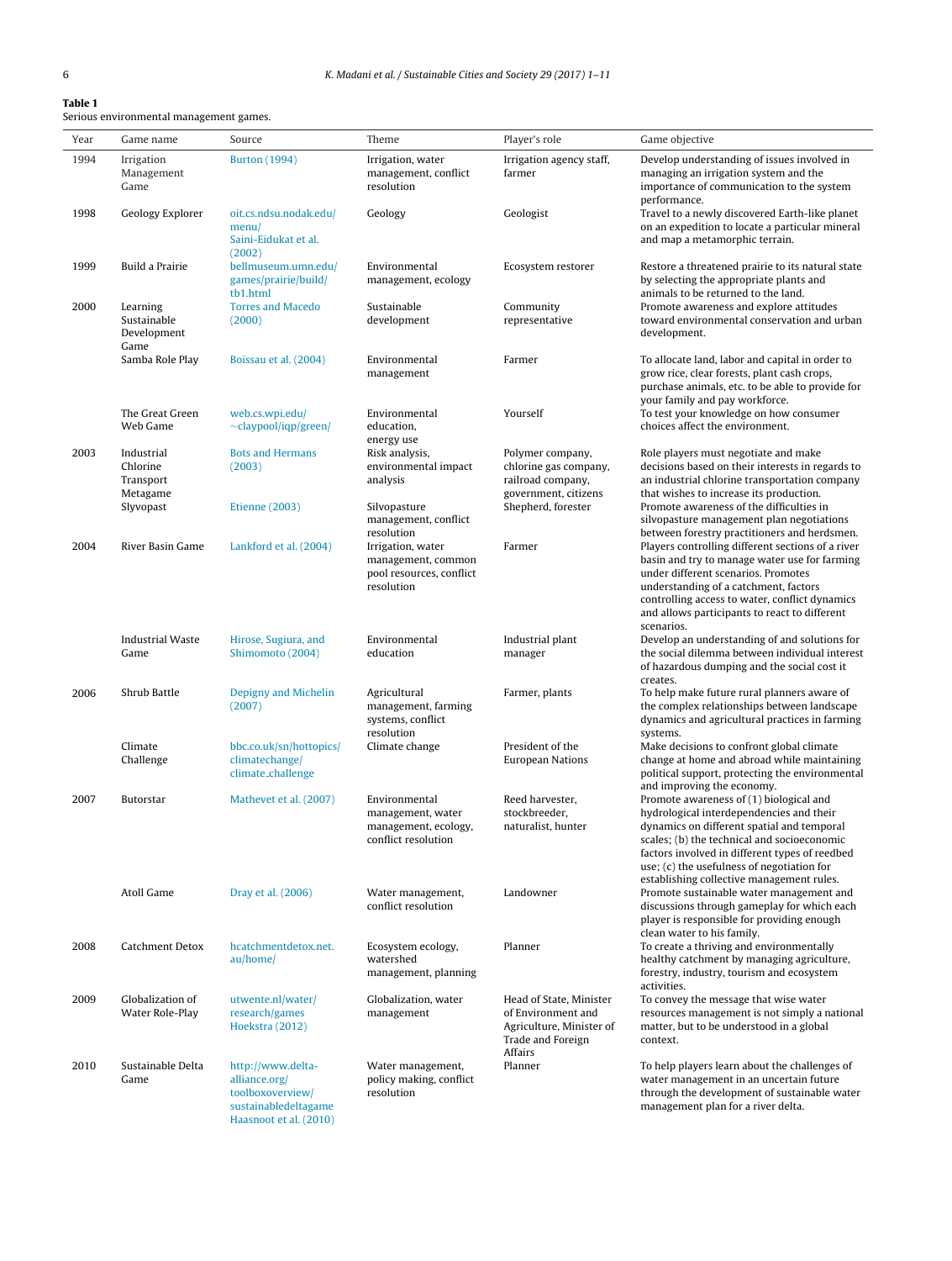K. Madani et al. / Sustainable Cities and Society 29 (2017) 1-11

#### <span id="page-6-0"></span>Table 1 (Continued)

| Year | Game name                                   | Source                                                                                                | Theme                                                                                | Player's role                                                                  | Game objective                                                                                                                                                                                                                                                 |
|------|---------------------------------------------|-------------------------------------------------------------------------------------------------------|--------------------------------------------------------------------------------------|--------------------------------------------------------------------------------|----------------------------------------------------------------------------------------------------------------------------------------------------------------------------------------------------------------------------------------------------------------|
| 2011 | River Basin Game                            | utwente.nl/water/<br>research/games<br>Hoekstra (2012)                                                | Irrigation, water<br>management,<br>common-pool<br>resources, conflict<br>resolution | Farmer                                                                         | Players controlling different sections of a river<br>basin and try to maximize benefits of farming.<br>Promotes understanding of a catchment,<br>factors controlling access to water and conflict<br>dynamics.                                                 |
|      | <b>LIBRA River Basin</b><br>Simulation Game | Rusca et al. (2012)                                                                                   | River basin planning                                                                 | River basin authority,<br>city water supply<br>utility, irrigation<br>district | To give participants insight into the<br>multi-disciplinary character of integrated<br>water resources management, with a strong<br>focus on water demand management.                                                                                          |
|      | Fate of the World                           | fateoftheworld.net                                                                                    | Climate change                                                                       | International policy<br>maker                                                  | Play through different missions involving<br>sociopolitical events, energy consumption,<br>population growth, natural disasters, etc. and<br>make decisions with the goal of improving<br>global climate change patterns.                                      |
| 2012 | Irrigania                                   | irrigania.ch/Seibert<br>and Vis (2012)                                                                | Irrigation, water<br>management,<br>common-pool<br>resources, conflict<br>resolution | Farmer                                                                         | Utilize shared surface and ground water<br>resources within a village of other farmers to<br>irrigate crops and become the most profitable<br>farmer.                                                                                                          |
|      | Aqua Republica                              | aquarepublica.com/                                                                                    | Integrated water<br>resource management,<br>conflict resolution                      | City planner                                                                   | To promote sustainable water resource<br>management through experience gained by<br>making decisions to manage a catchment in<br>real life scenarios.                                                                                                          |
|      | Citizen Science                             | filamentgames.com/<br>projects/citizen-<br>science Gaydos and<br><b>Squire (2012)</b>                 | Lake ecology                                                                         | Citizen scientist                                                              | To encourage players' active participation in<br>society by providing the perspective that they<br>are capable sources of legitimate<br>science-driven community activism through<br>the narrative of a citizen concerned about the<br>health of a local lake. |
|      | Hydromonopoly                               | thewaterchannel.tv/en/<br>videos/categories/<br>viewvideo/1275/<br>events/jordan-river-<br>basin-game | Water management,<br>conflict resolution                                             | Government decision<br>maker                                                   | To promote dialogue between players and<br>understanding of concepts related to<br>sustainability and resource management<br>within the Jordan River Basin.                                                                                                    |
| 2013 | Climate Change<br>Survivor                  | pacinst.org/reports/<br>climate_change_<br>survivor_game/                                             | Climate Change                                                                       | Yourself                                                                       | To promote awareness of the actions that can<br>be taken to prepare and protect ourselves from<br>the impacts of climate change and discuss<br>factors that make us more or less safe in regard<br>to climate change.                                          |



**Fig. 2.** Environmental management game topics in the compiled sample.

harvester's job is to maintain or increase the areas of reed harvested and the naturalist is trying to maintain and develop the reedbed as a wildlife refuge, opposing goals resulting in a conflict of interest.

The five styles of game design among the 25 games analyzed included hybrid simulation games (32%), online digital games (32%), board games (20%), card games (12%) and digital games (4%). [Fig.](#page-7-0) 3 displays the thematic breakdown of environmental management games in the compiled sample. Of the games evaluated, 28% were single-player, 24% were multiple-player games with no specific number of players required, and the remaining games required between 2 and 26 players. It is important to note that many of these games, even the single-player games, could be modified for use by teams of players instead of by individuals. For example, although Aqua Republica is a single-player game in which the player's role is that of a city planner, a team of 3–4 students or even an entire class could work together while playing the game.

The majority of the games (84%) were intended for a combination of student, professional and stakeholder use, and 16% were created for the general public. We differentiate between stakeholders and the general public based on their "degree of care" about the games' thematic environmental management problem. Stakeholders are a targeted group of players with personal interest in the environmental management problem because of its direct consequences for them. Example of stakeholders is a group ofVietnamese farmers who played SAMBA, a role play game in the context of land use change dynamics, which has direct implications for their livelihood ([Boissau,](#page-9-0) [Anh,](#page-9-0) [&](#page-9-0) [Castella,](#page-9-0) [2004\).](#page-9-0) A member of general public, on the other hand, is a player who may not have to personally cope with direct consequences of an environmental problem, e.g. players of Climate Challenge, a free online game in which the user assumes the role of the president of the European Nations, attempting to save the Earth.

The majority of games accessed were 2D; only the Sustainable Delta game ([Haasnoot,](#page-9-0) [Offermans,](#page-9-0) [van](#page-9-0) [Lieshout,](#page-9-0) [&](#page-9-0) [Valkeringen,](#page-9-0) [2010\),](#page-9-0) Fate of the World, and Aqua Republica were 3D. The games labeled "N/A" in the Computer Graphics column in [Table](#page-7-0) 2 consist of those without computer graphics. One of these games is not a tradi-tional board game however; the River Basin Game ([Lankford,](#page-9-0) [Sokile,](#page-9-0) [Yawson,](#page-9-0) [&](#page-9-0) [Levite,](#page-9-0) [2004\)](#page-9-0) is a 3D representation of a watershed con-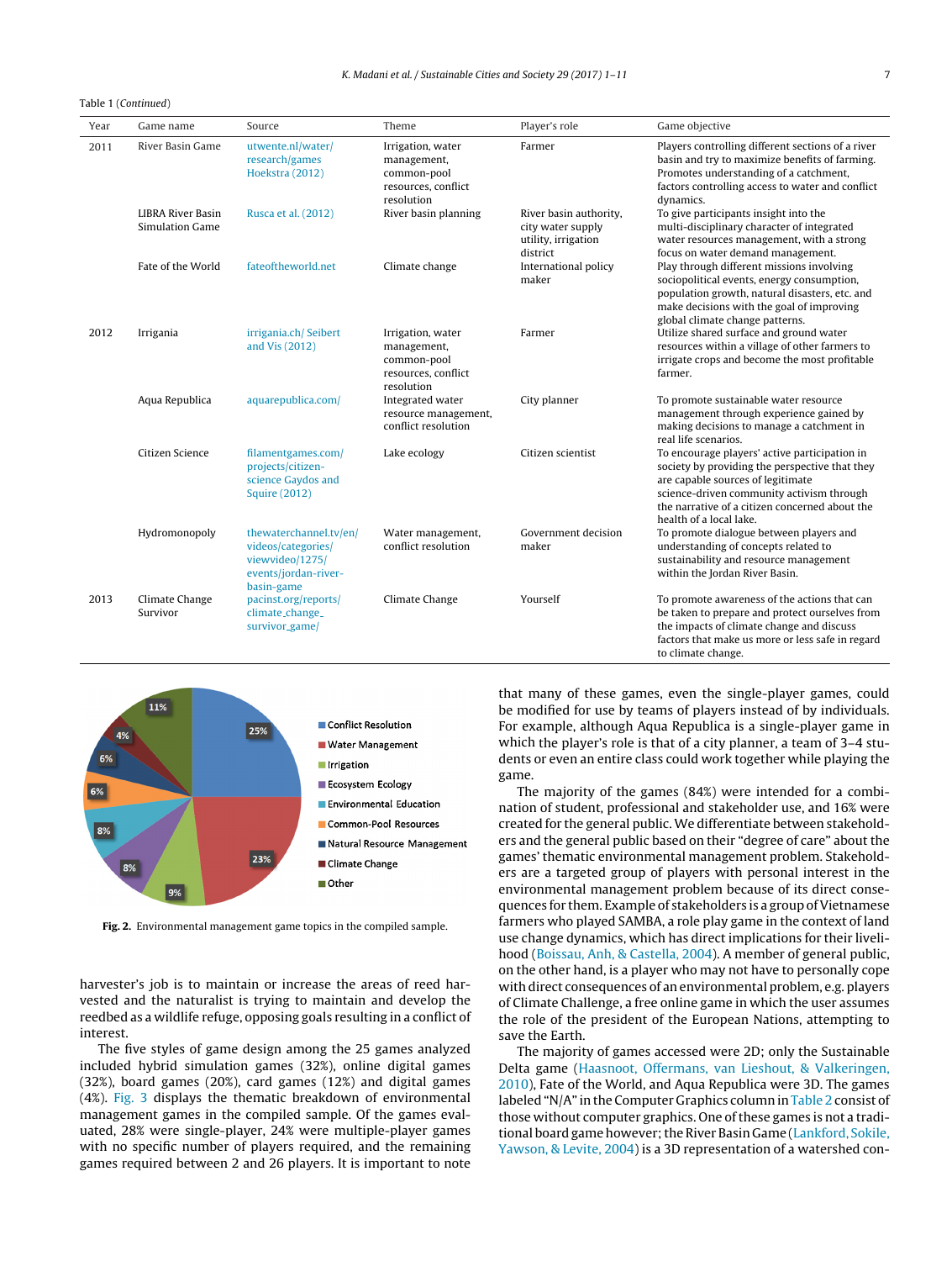# <span id="page-7-0"></span>**Table 2**

Additional information on the reviewed environmental management games.

| Game                                                    | Number of<br>Players | Participants                             | Type                                                              | Computer<br>Graphics | Availability     |
|---------------------------------------------------------|----------------------|------------------------------------------|-------------------------------------------------------------------|----------------------|------------------|
| <b>Irrigation Management</b><br>Game                    | $10 - 26$            | Students, professionals                  | Hybrid simulation<br>game                                         | 2D                   | Directions given |
| Geology Explorer                                        | Multiple             | Students                                 | Online digital game                                               | 2D                   | Free online      |
| Build a Prairie                                         | $\mathbf{1}$         | Students                                 | Online digital game                                               | 2D                   | Free online      |
| Learning Sustainable<br>Development Game                | $4 - 6$              | Students                                 | Card game                                                         | N/A                  | Not explained    |
| Samba Role Play                                         | Multiple             | <b>Stakeholders</b>                      | Board game                                                        | N/A                  | Not explained    |
| The Great Green Web<br>Game                             | $\mathbf{1}$         | Students, stakeholders                   | Online digital game                                               | 2D                   | Free online      |
| <b>Industrial Chlorine</b><br><b>Transport Metagame</b> | Multiple             | Students, professionals                  | Card game                                                         | N/A                  | Not explained    |
| Slyvopast                                               | $2 - 4$              | Students                                 | Hybrid simulation<br>game                                         | 2D                   | Not explained    |
| River basin game                                        | Multiple             | Students, professionals,<br>stakeholders | Board game                                                        | N/A                  | Directions given |
| Industrial Waste Game                                   | $5 - 6$              | Students                                 | Card game                                                         | N/A                  | Directions given |
| Shrub Battle                                            | 4                    | Students                                 | Board game                                                        | N/A                  | Not explained    |
| Climate Challenge                                       | $\mathbf{1}$         | General public                           | Online digital game                                               | 2D                   | Free online      |
| <b>Butorstar</b>                                        | $8 - 10$             | Students                                 | Hybrid simulation<br>game                                         | 2D                   | Not explained    |
| Atoll Game                                              | 8                    | Stakeholders                             | Hybrid simulation<br>game                                         | 2D                   | Not explained    |
| <b>Catchment Detox</b>                                  | 1                    | General public                           | Online digital game                                               | 2D                   | Free online      |
| Globalization of Water<br>Role Play Game                | 12                   | Students                                 | Computer assisted<br>board game                                   | 2D                   | Free online      |
| Sustainable Delta<br>Game                               | Multiple             | Students, professionals,<br>stakeholders | Hybrid simulation<br>game (online digital<br>game in development) | 3D                   | Contact given    |
| River basin game                                        | $9 - 15$             | Students                                 | Computer assisted<br>game                                         | 2D                   | Free online      |
| LIBRA river basin<br>simulation game                    | Multiple             | Professionals                            | Hybrid simulation<br>game                                         | 2D                   | Not explained    |
| Fate of the World                                       | 1                    | General public                           | Digital Game                                                      | 3D                   | Purchase online  |
| Irrigania                                               | $3 - 6$              | Students                                 | Online digital game                                               | 2D                   | Free online      |
| Aqua Republica                                          | Multiple             | Students                                 | Online digital game                                               | 3D                   | Free online      |
| Citizen Science                                         | $\mathbf{1}$         | Students                                 | Online digital game                                               | 2D                   | Not explained    |
| Hydromonopoly                                           | 5                    | Students, stakeholders                   | Board game                                                        | N/A                  | Contact given    |
| Climate Change<br>Survivor                              | $3 - 6$              | General public                           | Board game                                                        | N/A                  | Directions given |



**Fig. 3.** Type of serious environmental management games over time.

structed of wood. In this game, marbles are used to represent water, which flows down the game board and is captured by offshoots into a farmer's crops. Geology Explorer [\(Saini-Eidukat,](#page-10-0) [Schwert,](#page-10-0) [&](#page-10-0) [Slator,](#page-10-0) [2002\)](#page-10-0) classifies itself as a 2.5-dimensional game, but is technically a 2D game with techniques that make some aspects appear 3D. Other games like Citizen Science [\(Gaydos](#page-9-0) [&](#page-9-0) [Squire,](#page-9-0) [2012\)](#page-9-0) and Catchment Detox fall within this intermediate classification as well. Concerning availability, 36% of the games are available for free online, 4% for purchase online, 16% provide directions describing play/design of the game, 4% supply contact information and 36% do not offer information as to the games availability.

#### **5. Discussion**

Despite the proliferation of GBL papers in the last two decades, GBL learning is still a burgeoning field, and the dialogue about applications of SGs in environmental management is in its inception stage. Herein, we analyzed the compiled sample of SGs according to theme, player's role, game objective, number of players, intended audience, graphics, and availability. Extensive research with contributions from across the field of environmental management is required to rigorously understand important characteristics of SGs such as incorporated learning principles, learning objectives, game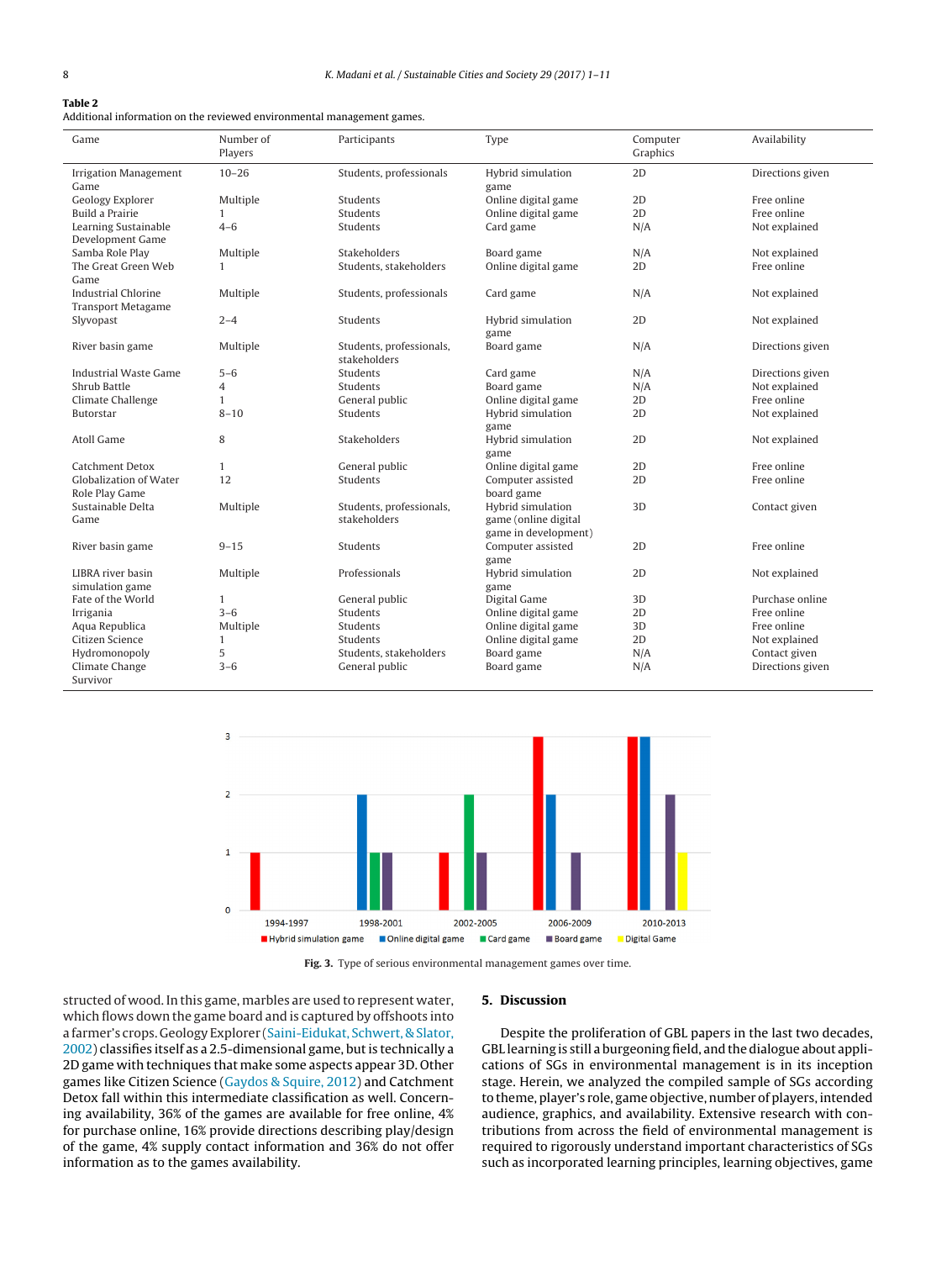strategies, learning effectiveness, communication (e.g., in multiplayer games), and learning orientations ofthe users, among others.

SGs possess the capability to manifest numerous qualities that have been connected with improved learning experiences and cognitive development. This review of environmental management games documented 25 SGs that have been developed between 1994 and 2013. During this time the number of games has continued to increase and although no major trend in the type of game (hybrid simulation, online digital game, digital game, card game or board game) is discernible, hybrid simulations and online digital games appear to be developing with more frequency than the other groups. The games vary considerably encompassing topics from climate change and water management to globalization, risk analysis and conflict resolution. The complexity of the games and the time required for play was also quite disparate. The main shortcomings ofthe reviewed environmental management games were the omission of: (1) evaluations for assessing a game's effectiveness; and (2) pedagogical foundations for which the game was based upon.

One of the current obstacles for using SGs in higher education is associated with difficulties in seeking out available games. Often proving more of a challenge, it must then be ascertained whether the game is appropriate for one's intended use. The intended learning outcomes or skill development are not always explained thoroughly and many games are not well suited for classroom use. A centralized source for locating and obtaining information pertaining to the available educational games and their most appropriate applications, effectively an online database for SGs, would undoubtedly prove helpful for interested educators and students. Such a database could provide links to online games, directions to create a game (card game, board game, or role-play) and methods for implementation. Ideally, such online database would include features allowing users to provide feedback on games, collaboration between SG developers and dissemination of new information in regard to SGs.

Because methods employed in determining the effectiveness of SGs vary greatly among studies, prevention of disparities in testing procedures, such as among the control groups, necessitates development of standardized methods for evaluating the effectiveness of SGs. The GBL literature is not conclusive about the effectiveness of GBL learning. It is widely acknowledged that measuring "true learning" is difficult and evaluations often boil down to a set of test scores that may not reflect deep understanding of the subject matter [\(Prensky,](#page-10-0) [2005\).](#page-10-0) While evidence has been found about the effectiveness and efficiency of serious video games for language learning, history, and physical education [\(Young](#page-10-0) et [al.,](#page-10-0) [2012\),](#page-10-0) various styles of game design (e.g., hybrid simulation games, online digital games, board games, card games, and digital games) have not been collectively assessed with respect to their effectiveness and efficiency to facilitate environmental management education. Developing standardized methods for evaluating the effectiveness of games is a critical research frontier, recognizing that the effectiveness of games is not universal for all educational purposes, and it depends on the design and components of each game and the context in which they are used. Thus, comprehensive assessments of GBL effectiveness should explore game design features, including game mechanics and elements of game narrative and environment.

Another problem facing the inventory of natural resource games and an impediment to the implementation of GBL is that a majority are not available for free online, making it more burdensome for educators to implement these games in their classrooms and even more unlikely that students would play on their own. Purchasing commercial games and the necessary hardware required to run them, in addition to the time spent by educators to learn the skills essential for game development and application all create added cost burdens to an educational system. To overcome this issue instructors can create low-cost games, teach from games as opposed to with games (using off-the-shelf games) and empower students to learn through creating games [\(Van](#page-10-0) [Eck,](#page-10-0) [2006;](#page-10-0) [Whitton,](#page-10-0) [2012\).](#page-10-0)

A limitation of this review stems from the fact that there are many games that are not published in academic journals or even available online. The majority of SGs in environmental management disciplines have been created by academics for their own use as teaching tools and are not necessarily made publically available. Beside educational purposes, environmental management games can be used for facilitating environmental negotiation and mediation processes, motivating cooperation among stakeholders on management of environmental resources (Pierce and Madani 2013), and for collecting behavioral data for validation of agentbased and game theoretic environmental models ([Pierce](#page-10-0) [&](#page-10-0) [Madani,](#page-10-0) [2014\).](#page-10-0) While review of these functionalities of environmental management games was not intended here, these subjects are worthy of consideration by future studies.

As technology, computing power and computer graphics continue to advance and increasingly become a part of everyday life, particularly in the STEM disciplines, educators should embrace the tools that accompany this technological advance. By improving game design and implementation based on learning principles (e.g., motivation,flow, situated cognition, and socialization) and learning orientations (e.g., behaviorism, cognitivism, humanism and constructivism), future SGs can be expanded to improve areas such as cognitive development, acquisition of factual knowledge, teamwork skills, critical thinking skills, and creative problem solving, among others.

#### **6. Final remarks**

The purpose of the review was to determine the state of GBL and SGs for environmental management, provide insight into their potential as educational tools in higher education and identify areas of improvement. A number of conclusions can be derived from the described reviews of the GBL literature: (1) the effectiveness of games is not universal for educational purposes, it depends on the design and components of each game; (2) many studies of educational games contain methodological problems and lack quantitative results, making it difficult to assess the accuracy of the findings; (3) there is a need to investigate longitudinal studies to determine the influence, if any, on the effectiveness of games; (4) debriefing is an important element of GBL, allowing participants time to reflect over their experiences and understand the connections between gameplay and instructional objectives; and (5) GBL can increase motivation and engagement, which has beneficial effects on learning outcomes.

Taking into account daily hours spent online by today's learners, there is a great potential to incorporate this style of learning to reach and connect many learners of environmental management concepts. The reviewed games cover a range of learning principles (e.g., motivation, flow, situated cognition, and socialization) and learning orientations (e.g., behaviorism, cognitivism, humanism and constructivism). The multiple learning theories (e.g., experiential and self-directed learning) that arise from different learning principles and orientations are of great importance to the notion of GBL as they encompass the principles behind "how" and "why" SGs can teach what they are intended to teach. If games with worthwhile learning objectives are knowledgably designed in which students enjoy participation, the time spent learning could significantly increase. It would require very strong evidence to consider replacement of traditional learning styles with a game-based approach. For now, application of games as a supplement to current practices is more feasible until more conclusive research investigating the relationship between SGs and academic achievement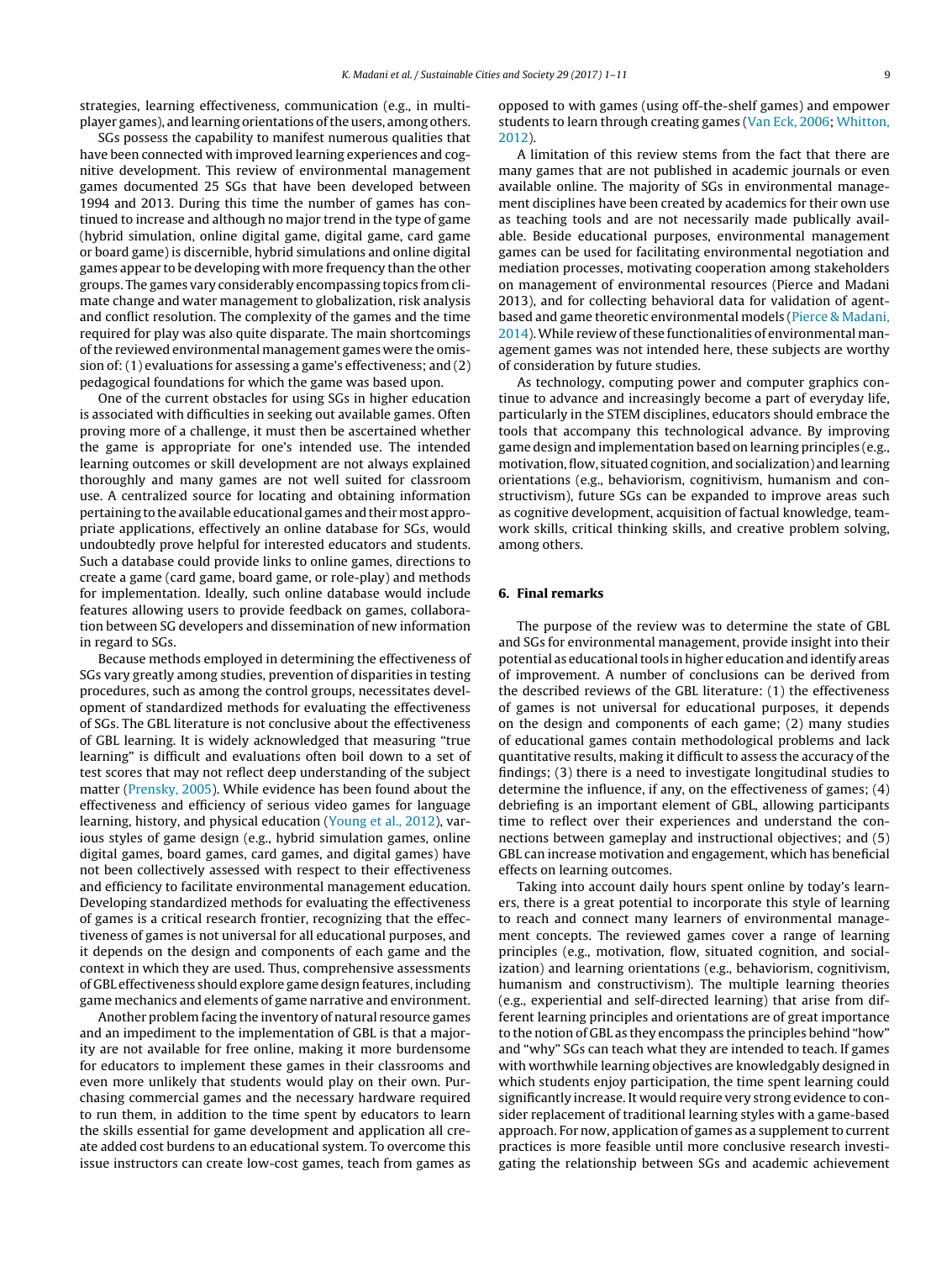<span id="page-9-0"></span>is available and incompatibilities between informal learning and formal practices are overcome.

### **Acknowledgments**

The authors thank Kippy Ahluwalia and Summer Carlson from the Hydro-Environmental and Energy Systems Analysis (HEESA) Research Group for their assistance in researching games for this paper. Partial financial support by the U.S. National Science Foundation (NSF grant number 0942242) is also appreciated. Valuable comments and suggestions from four anonymous reviewers are gratefully acknowledged. All opinions, findings, conclusions, and recommendations expressed in this material are solely those of the authors.

#### **References**

- Abt, C. C. (1987). [Serious](http://refhub.elsevier.com/S2210-6707(16)30183-4/sbref0005) [games](http://refhub.elsevier.com/S2210-6707(16)30183-4/sbref0005)[.](http://refhub.elsevier.com/S2210-6707(16)30183-4/sbref0005) [Lanham,](http://refhub.elsevier.com/S2210-6707(16)30183-4/sbref0005) [MD:](http://refhub.elsevier.com/S2210-6707(16)30183-4/sbref0005) [University](http://refhub.elsevier.com/S2210-6707(16)30183-4/sbref0005) [Press](http://refhub.elsevier.com/S2210-6707(16)30183-4/sbref0005) [of](http://refhub.elsevier.com/S2210-6707(16)30183-4/sbref0005) [America.](http://refhub.elsevier.com/S2210-6707(16)30183-4/sbref0005) Anderson, T. A. F., Reynolds, B. L., Yeh, X. P., & Huang, G. Z. (2008). [Video](http://refhub.elsevier.com/S2210-6707(16)30183-4/sbref0010) [games](http://refhub.elsevier.com/S2210-6707(16)30183-4/sbref0010) [in](http://refhub.elsevier.com/S2210-6707(16)30183-4/sbref0010) [the](http://refhub.elsevier.com/S2210-6707(16)30183-4/sbref0010) [English](http://refhub.elsevier.com/S2210-6707(16)30183-4/sbref0010) [as](http://refhub.elsevier.com/S2210-6707(16)30183-4/sbref0010) [a](http://refhub.elsevier.com/S2210-6707(16)30183-4/sbref0010) [foreign](http://refhub.elsevier.com/S2210-6707(16)30183-4/sbref0010) [language](http://refhub.elsevier.com/S2210-6707(16)30183-4/sbref0010) [classroom.](http://refhub.elsevier.com/S2210-6707(16)30183-4/sbref0010) [2nd](http://refhub.elsevier.com/S2210-6707(16)30183-4/sbref0010) [IEEE](http://refhub.elsevier.com/S2210-6707(16)30183-4/sbref0010) [international](http://refhub.elsevier.com/S2210-6707(16)30183-4/sbref0010) [conference](http://refhub.elsevier.com/S2210-6707(16)30183-4/sbref0010) [on](http://refhub.elsevier.com/S2210-6707(16)30183-4/sbref0010) [digital](http://refhub.elsevier.com/S2210-6707(16)30183-4/sbref0010) [games](http://refhub.elsevier.com/S2210-6707(16)30183-4/sbref0010) [and](http://refhub.elsevier.com/S2210-6707(16)30183-4/sbref0010) [intelligent](http://refhub.elsevier.com/S2210-6707(16)30183-4/sbref0010) [toys](http://refhub.elsevier.com/S2210-6707(16)30183-4/sbref0010) [based](http://refhub.elsevier.com/S2210-6707(16)30183-4/sbref0010) [education,](http://refhub.elsevier.com/S2210-6707(16)30183-4/sbref0010) [IEEE](http://refhub.elsevier.com/S2210-6707(16)30183-4/sbref0010) [press](http://refhub.elsevier.com/S2210-6707(16)30183-4/sbref0010) [banff](http://refhub.elsevier.com/S2210-6707(16)30183-4/sbref0010), [188–192.](http://refhub.elsevier.com/S2210-6707(16)30183-4/sbref0010)
- Ang, C. S. (2006). Rules, gameplay, and narratives in video games. Simulation and Gaming, 37, 306–325. [http://dx.doi.org/10.1177/1046878105285604](dx.doi.org/10.1177/1046878105285604) Annetta, L. A. (2010). The I's have it: A framework for serious educational game
- design. Review of General Psychology, 14(2), 105–112. [http://dx.doi.org/10.](dx.doi.org/10.1037/a0018985) [1037/a0018985](dx.doi.org/10.1037/a0018985)
- Bazan, E. J. (1976). Environmental simulation games. Journal of Environmental Education, 8(2), 41–51. [http://dx.doi.org/10.1080/00958964.1976.9941564](dx.doi.org/10.1080/00958964.1976.9941564)
- Bernold, L. E., Spurlin, J. E., & Anson, C. M. (2007). Understanding our students: A longitudinal-study of success and failure in engineering with implications for increased retention. Journal of Engineering Education, 96(3), 263–274. [http://dx.](dx.doi.org/10.1002/j.2168-9830.2007.tb00935.x) [doi.org/10.1002/j.2168-9830.2007.tb00935.x](dx.doi.org/10.1002/j.2168-9830.2007.tb00935.x)
- Blickenstaff, J. C. (2005). Women and science careers: Leaky pipeline or gender filter? Gender and Education, 17(4), 369–386. [http://dx.doi.org/10.1080/](dx.doi.org/10.1080/09540250500145072) [09540250500145072](dx.doi.org/10.1080/09540250500145072)
- Boissau, S., Anh, H. L., & Castella, J. C. (2004). [The](http://refhub.elsevier.com/S2210-6707(16)30183-4/sbref0040) [Samba](http://refhub.elsevier.com/S2210-6707(16)30183-4/sbref0040) [role](http://refhub.elsevier.com/S2210-6707(16)30183-4/sbref0040) [play](http://refhub.elsevier.com/S2210-6707(16)30183-4/sbref0040) [game](http://refhub.elsevier.com/S2210-6707(16)30183-4/sbref0040) [in](http://refhub.elsevier.com/S2210-6707(16)30183-4/sbref0040) [northern](http://refhub.elsevier.com/S2210-6707(16)30183-4/sbref0040) [Vietnam:](http://refhub.elsevier.com/S2210-6707(16)30183-4/sbref0040) [An](http://refhub.elsevier.com/S2210-6707(16)30183-4/sbref0040) [innovative](http://refhub.elsevier.com/S2210-6707(16)30183-4/sbref0040) [approach](http://refhub.elsevier.com/S2210-6707(16)30183-4/sbref0040) [to](http://refhub.elsevier.com/S2210-6707(16)30183-4/sbref0040) [participatory](http://refhub.elsevier.com/S2210-6707(16)30183-4/sbref0040) [natural](http://refhub.elsevier.com/S2210-6707(16)30183-4/sbref0040) [resource](http://refhub.elsevier.com/S2210-6707(16)30183-4/sbref0040) [management.](http://refhub.elsevier.com/S2210-6707(16)30183-4/sbref0040) [Mountain](http://refhub.elsevier.com/S2210-6707(16)30183-4/sbref0040) [Research](http://refhub.elsevier.com/S2210-6707(16)30183-4/sbref0040) [and](http://refhub.elsevier.com/S2210-6707(16)30183-4/sbref0040) [Development](http://refhub.elsevier.com/S2210-6707(16)30183-4/sbref0040)[,](http://refhub.elsevier.com/S2210-6707(16)30183-4/sbref0040) [24](http://refhub.elsevier.com/S2210-6707(16)30183-4/sbref0040)[\(2\),](http://refhub.elsevier.com/S2210-6707(16)30183-4/sbref0040) [101](http://refhub.elsevier.com/S2210-6707(16)30183-4/sbref0040)-[105.](http://refhub.elsevier.com/S2210-6707(16)30183-4/sbref0040)
- Bots, P. W., & Hermans, L. M. (2003). Developing 'playable metagames' for participatory stakeholder analysis. In Proceedings of the 34th conference of the international simulation and gaming association (ISAGA) (pp. 647–657). [http://](dx.doi.org/10.1659/0276-4741(2004)024[0101:TSRPGI]2.0.CO;2) [dx.doi.org/10.1659/0276-4741\(2004\)024\[0101:TSRPGI\]2.0.CO;2](dx.doi.org/10.1659/0276-4741(2004)024[0101:TSRPGI]2.0.CO;2)
- Burguillo, J. C. (2010). Using game theory and competition-based learning to stimulate student motivation and performance. Computers & Education, 55, 266–575. [http://dx.doi.org/10.1016/j.compedu.2010.02.018](dx.doi.org/10.1016/j.compedu.2010.02.018)
- Burton, M. A. (1994). The Irrigation Management Game: A role playing exercise for training in irrigation management. Irrigation and Drainage Systems, 7, 305–318. [http://dx.doi.org/10.1007/BF00881557](dx.doi.org/10.1007/BF00881557)
- Caillois, R[.](http://refhub.elsevier.com/S2210-6707(16)30183-4/sbref0060) (1962). *[Man,](http://refhub.elsevier.com/S2210-6707(16)30183-4/sbref0060) [play](http://refhub.elsevier.com/S2210-6707(16)30183-4/sbref0060) [and](http://refhub.elsevier.com/S2210-6707(16)30183-4/sbref0060) [games](http://refhub.elsevier.com/S2210-6707(16)30183-4/sbref0060).* [pp.](http://refhub.elsevier.com/S2210-6707(16)30183-4/sbref0060) [12.](http://refhub.elsevier.com/S2210-6707(16)30183-4/sbref0060) [London:](http://refhub.elsevier.com/S2210-6707(16)30183-4/sbref0060) [Thames](http://refhub.elsevier.com/S2210-6707(16)30183-4/sbref0060) and [Hudson.](http://refhub.elsevier.com/S2210-6707(16)30183-4/sbref0060)<br>Chang, K. E., Wu, L. J., Weng, S. E., & Sung, Y. T. (2012). Embedding game-based
- problem-solving phase into problem-posing system for mathematics learning. Computers & Education, 58(2), 775–786. [http://dx.doi.org/10.1016/j.compedu.](dx.doi.org/10.1016/j.compedu.2011.10.002) [2011.10.002](dx.doi.org/10.1016/j.compedu.2011.10.002)
- Chen, J. (2007). Flow in games (and everything else). Communications of the ACM, 50(4), 31–34. [http://dx.doi.org/10.1145/1232743.1232769](dx.doi.org/10.1145/1232743.1232769)
- Coelho, A., Kato, E., Xavier, J., & Gonclaves, R. (2011). Serious game for introductory programming. Lecture Notes in Computer Science, 6944, 61–71. [http://dx.doi.](dx.doi.org/10.1007/978-3-642-23834-5_6) [org/10.1007/978-3-642-23834-5](dx.doi.org/10.1007/978-3-642-23834-5_6) [6](dx.doi.org/10.1007/978-3-642-23834-5_6)
- Coller, B. D., & Scott, M. J. (2009). Effectiveness of using a video game to teach a course in mechanical engineering. Computers & Education, 53(3), 900-912. [http://dx.doi.org/10.1016/j.compedu.2009.05.012](dx.doi.org/10.1016/j.compedu.2009.05.012)
- Coller, B., & Shernoff, D. (2009). [Video](http://refhub.elsevier.com/S2210-6707(16)30183-4/sbref0085) [game-based](http://refhub.elsevier.com/S2210-6707(16)30183-4/sbref0085) [education](http://refhub.elsevier.com/S2210-6707(16)30183-4/sbref0085) [in](http://refhub.elsevier.com/S2210-6707(16)30183-4/sbref0085) [mechanical](http://refhub.elsevier.com/S2210-6707(16)30183-4/sbref0085) [engineering:](http://refhub.elsevier.com/S2210-6707(16)30183-4/sbref0085) [A](http://refhub.elsevier.com/S2210-6707(16)30183-4/sbref0085) [look](http://refhub.elsevier.com/S2210-6707(16)30183-4/sbref0085) [at](http://refhub.elsevier.com/S2210-6707(16)30183-4/sbref0085) [student](http://refhub.elsevier.com/S2210-6707(16)30183-4/sbref0085) [engagement.](http://refhub.elsevier.com/S2210-6707(16)30183-4/sbref0085) [International](http://refhub.elsevier.com/S2210-6707(16)30183-4/sbref0085) [Journal](http://refhub.elsevier.com/S2210-6707(16)30183-4/sbref0085) [of](http://refhub.elsevier.com/S2210-6707(16)30183-4/sbref0085) [English](http://refhub.elsevier.com/S2210-6707(16)30183-4/sbref0085) [and](http://refhub.elsevier.com/S2210-6707(16)30183-4/sbref0085) [Education](http://refhub.elsevier.com/S2210-6707(16)30183-4/sbref0085)[,](http://refhub.elsevier.com/S2210-6707(16)30183-4/sbref0085) [25](http://refhub.elsevier.com/S2210-6707(16)30183-4/sbref0085)[\(2\),](http://refhub.elsevier.com/S2210-6707(16)30183-4/sbref0085) [308–317.](http://refhub.elsevier.com/S2210-6707(16)30183-4/sbref0085)
- Connolly, T. M., Stansfield, M., & Hainey, T. (2011). An alternate reality game for language learning: ARGuing for multilingual. Computers & Education, 57(1), 1389–1415. [http://dx.doi.org/10.1016/j.compedu.2011.01.009](dx.doi.org/10.1016/j.compedu.2011.01.009)
- Corti, K. (2006). [Game-based](http://refhub.elsevier.com/S2210-6707(16)30183-4/sbref0095) [learning;](http://refhub.elsevier.com/S2210-6707(16)30183-4/sbref0095) [a](http://refhub.elsevier.com/S2210-6707(16)30183-4/sbref0095) [serious](http://refhub.elsevier.com/S2210-6707(16)30183-4/sbref0095) [business](http://refhub.elsevier.com/S2210-6707(16)30183-4/sbref0095) [application.](http://refhub.elsevier.com/S2210-6707(16)30183-4/sbref0095) [Informe](http://refhub.elsevier.com/S2210-6707(16)30183-4/sbref0095) [De](http://refhub.elsevier.com/S2210-6707(16)30183-4/sbref0095) [Pixel](http://refhub.elsevier.com/S2210-6707(16)30183-4/sbref0095) [Learning](http://refhub.elsevier.com/S2210-6707(16)30183-4/sbref0095)[,](http://refhub.elsevier.com/S2210-6707(16)30183-4/sbref0095) [34](http://refhub.elsevier.com/S2210-6707(16)30183-4/sbref0095)[\(6\),](http://refhub.elsevier.com/S2210-6707(16)30183-4/sbref0095) [1–20.](http://refhub.elsevier.com/S2210-6707(16)30183-4/sbref0095)
- Csikszentmihalyi, M. (1991). [Flow:](http://refhub.elsevier.com/S2210-6707(16)30183-4/sbref0100) [The](http://refhub.elsevier.com/S2210-6707(16)30183-4/sbref0100) [psychology](http://refhub.elsevier.com/S2210-6707(16)30183-4/sbref0100) [of](http://refhub.elsevier.com/S2210-6707(16)30183-4/sbref0100) [optimal](http://refhub.elsevier.com/S2210-6707(16)30183-4/sbref0100) [experience](http://refhub.elsevier.com/S2210-6707(16)30183-4/sbref0100)[.](http://refhub.elsevier.com/S2210-6707(16)30183-4/sbref0100) [New](http://refhub.elsevier.com/S2210-6707(16)30183-4/sbref0100) [York:](http://refhub.elsevier.com/S2210-6707(16)30183-4/sbref0100) [Harper](http://refhub.elsevier.com/S2210-6707(16)30183-4/sbref0100) [Perennial.](http://refhub.elsevier.com/S2210-6707(16)30183-4/sbref0100)
- D'Artista, B. R., & Hellweger, F. L. (2007). Urban hydrology in a computer game? Environmental Modelling & Software, 22, 1679–1684. [http://dx.doi.org/10.1016/](dx.doi.org/10.1016/j.envsoft.2006.09.004) [j.envsoft.2006.09.004](dx.doi.org/10.1016/j.envsoft.2006.09.004)
- Depigny, S., & Michelin, Y. (2007). SHRUB BATTLE: Understanding the making of landscape. Simulation and Gaming, 38, 263-277. http://dx.doi.org/10.117 [1046878107300666](dx.doi.org/10.1177/1046878107300666)
- Deshpande, A. A., & Huang, S. H. (2011). Simulation games in engineering education: A state-of-the-art review. Computer Applications in Engineering Education, 19(3), 399–410. [http://dx.doi.org/10.1002/cae.20323](dx.doi.org/10.1002/cae.20323)
- Dorn, D. S. (1989). [Simulation](http://refhub.elsevier.com/S2210-6707(16)30183-4/sbref0120) [games:](http://refhub.elsevier.com/S2210-6707(16)30183-4/sbref0120) [One](http://refhub.elsevier.com/S2210-6707(16)30183-4/sbref0120) [more](http://refhub.elsevier.com/S2210-6707(16)30183-4/sbref0120) [tool](http://refhub.elsevier.com/S2210-6707(16)30183-4/sbref0120) [on](http://refhub.elsevier.com/S2210-6707(16)30183-4/sbref0120) [the](http://refhub.elsevier.com/S2210-6707(16)30183-4/sbref0120) [pedagogical](http://refhub.elsevier.com/S2210-6707(16)30183-4/sbref0120) [shelf.](http://refhub.elsevier.com/S2210-6707(16)30183-4/sbref0120) [Teach](http://refhub.elsevier.com/S2210-6707(16)30183-4/sbref0120) [Sociol](http://refhub.elsevier.com/S2210-6707(16)30183-4/sbref0120)[,](http://refhub.elsevier.com/S2210-6707(16)30183-4/sbref0120) [17](http://refhub.elsevier.com/S2210-6707(16)30183-4/sbref0120)[\(1\),](http://refhub.elsevier.com/S2210-6707(16)30183-4/sbref0120) [1](http://refhub.elsevier.com/S2210-6707(16)30183-4/sbref0120)–[18.](http://refhub.elsevier.com/S2210-6707(16)30183-4/sbref0120)
- Dray, A., Perez, P., Jones, N., Le Page, C., D'Aquino, P., White, I., et al. (2006). The AtollGame experience: From knowledge engineering to a computer-assisted role playing game. JASSS, 9(1) <http://jasss.soc.surrey.ac.uk/9/1/6.html>
- Entertainment Software Association. (2012). 2012 Sales, demographics and usage data: Essential facts about the computer and video game industry.. Retrieved from. [http://www.theesa.com/wp-content/uploads/2014/10/ESA](http://www.theesa.com/wp-content/uploads/2014/10/ESA_EF_2014.pdf) [EF](http://www.theesa.com/wp-content/uploads/2014/10/ESA_EF_2014.pdf) [2014.pdf](http://www.theesa.com/wp-content/uploads/2014/10/ESA_EF_2014.pdf)
- Etienne, M. (2003). [SYLVOPAST:](http://refhub.elsevier.com/S2210-6707(16)30183-4/sbref0135) [A](http://refhub.elsevier.com/S2210-6707(16)30183-4/sbref0135) [multiple](http://refhub.elsevier.com/S2210-6707(16)30183-4/sbref0135) [target](http://refhub.elsevier.com/S2210-6707(16)30183-4/sbref0135) [role-playing](http://refhub.elsevier.com/S2210-6707(16)30183-4/sbref0135) [game](http://refhub.elsevier.com/S2210-6707(16)30183-4/sbref0135) [to](http://refhub.elsevier.com/S2210-6707(16)30183-4/sbref0135) [assess](http://refhub.elsevier.com/S2210-6707(16)30183-4/sbref0135) [negotiation](http://refhub.elsevier.com/S2210-6707(16)30183-4/sbref0135) [processes](http://refhub.elsevier.com/S2210-6707(16)30183-4/sbref0135) [in](http://refhub.elsevier.com/S2210-6707(16)30183-4/sbref0135) [slyvopastoral](http://refhub.elsevier.com/S2210-6707(16)30183-4/sbref0135) [management](http://refhub.elsevier.com/S2210-6707(16)30183-4/sbref0135) [planning.](http://refhub.elsevier.com/S2210-6707(16)30183-4/sbref0135) [JASSS](http://refhub.elsevier.com/S2210-6707(16)30183-4/sbref0135)[,](http://refhub.elsevier.com/S2210-6707(16)30183-4/sbref0135) [6](http://refhub.elsevier.com/S2210-6707(16)30183-4/sbref0135)[\(2\).](http://refhub.elsevier.com/S2210-6707(16)30183-4/sbref0135)
- Faria, A. J., Hutchison, D., Wellington, W. J., & Gold, S. (2009). Developments in business gaming: A review of the past 40 years. Simulation and Gaming, 40, 464–487. [http://dx.doi.org/10.1177/1046878108327585](dx.doi.org/10.1177/1046878108327585)
- Flowers, M. G., & Aggrawal, R. (2014). Second LifeTM: A novel simulation platform for the training of surgical residents. Expert Review of Medical Devices, 11(2), 101–103. [http://dx.doi.org/10.1586/17434440.2014.863706](dx.doi.org/10.1586/17434440.2014.863706)
- Frasca, G. (1999). [Ludology](http://refhub.elsevier.com/S2210-6707(16)30183-4/sbref0150) [meets](http://refhub.elsevier.com/S2210-6707(16)30183-4/sbref0150) [narratolotgy:](http://refhub.elsevier.com/S2210-6707(16)30183-4/sbref0150) [Similitude](http://refhub.elsevier.com/S2210-6707(16)30183-4/sbref0150) [and](http://refhub.elsevier.com/S2210-6707(16)30183-4/sbref0150) [differences](http://refhub.elsevier.com/S2210-6707(16)30183-4/sbref0150) [between](http://refhub.elsevier.com/S2210-6707(16)30183-4/sbref0150) [\(video\)](http://refhub.elsevier.com/S2210-6707(16)30183-4/sbref0150) [games](http://refhub.elsevier.com/S2210-6707(16)30183-4/sbref0150) [and](http://refhub.elsevier.com/S2210-6707(16)30183-4/sbref0150) [narrative](http://refhub.elsevier.com/S2210-6707(16)30183-4/sbref0150)[.](http://refhub.elsevier.com/S2210-6707(16)30183-4/sbref0150) [Retrieved](http://refhub.elsevier.com/S2210-6707(16)30183-4/sbref0150) [from.](http://refhub.elsevier.com/S2210-6707(16)30183-4/sbref0150) [Ludology.org](http://refhub.elsevier.com/S2210-6707(16)30183-4/sbref0150)
- Garris, R., Ahlers, R., & Driskell, J. E. (2002). Games, motivation, and learning: A research and practice model. Simulation and Gaming, 33, 441–467. [http://dx.](dx.doi.org/10.1177/1046878102238607) [doi.org/10.1177/1046878102238607](dx.doi.org/10.1177/1046878102238607)
- Gaydos, M. J., & Squire, K. (2012). Role playing games for scientific citizenship. Cultural Studies of Science Education, 7, 821–844. [http://dx.doi.org/10.1007/](dx.doi.org/10.1007/s11422-012-9414-2) [s11422-012-9414-2](dx.doi.org/10.1007/s11422-012-9414-2)
- Gee, J. P. (2004). [What](http://refhub.elsevier.com/S2210-6707(16)30183-4/sbref0165) [video](http://refhub.elsevier.com/S2210-6707(16)30183-4/sbref0165) [games](http://refhub.elsevier.com/S2210-6707(16)30183-4/sbref0165) [have](http://refhub.elsevier.com/S2210-6707(16)30183-4/sbref0165) [to](http://refhub.elsevier.com/S2210-6707(16)30183-4/sbref0165) [teach](http://refhub.elsevier.com/S2210-6707(16)30183-4/sbref0165) [us](http://refhub.elsevier.com/S2210-6707(16)30183-4/sbref0165) [about](http://refhub.elsevier.com/S2210-6707(16)30183-4/sbref0165) [learning](http://refhub.elsevier.com/S2210-6707(16)30183-4/sbref0165) [and](http://refhub.elsevier.com/S2210-6707(16)30183-4/sbref0165) [literacy](http://refhub.elsevier.com/S2210-6707(16)30183-4/sbref0165)[.](http://refhub.elsevier.com/S2210-6707(16)30183-4/sbref0165) [New](http://refhub.elsevier.com/S2210-6707(16)30183-4/sbref0165) [York:](http://refhub.elsevier.com/S2210-6707(16)30183-4/sbref0165) [Palgrave](http://refhub.elsevier.com/S2210-6707(16)30183-4/sbref0165) [Macmillan.](http://refhub.elsevier.com/S2210-6707(16)30183-4/sbref0165)
- Girard, C., Ecalle, J., & Magnan, A. (2013). Serious games as new educational tools: How effective are they? A meta-analysis of recent studies. Journal of Computer Assisted Learning, 29, 207–219. [http://dx.doi.org/10.1111/j.1365-2729.2012.](dx.doi.org/10.1111/j.1365-2729.2012.00489.x) 00489 x
- Graafland, M., Schraagen, J. M., & Schijven, M. P. (2012). Systematic review of serious games for medical education and surgical skills training. British Journal of Surgery, 99, 1322–1330. [http://dx.doi.org/10.1002/bjs.8819](dx.doi.org/10.1002/bjs.8819)
- Gunter, G. A., Kenny, R. F., & Vick, E. H. (2006). [A](http://refhub.elsevier.com/S2210-6707(16)30183-4/sbref0180) [case](http://refhub.elsevier.com/S2210-6707(16)30183-4/sbref0180) [for](http://refhub.elsevier.com/S2210-6707(16)30183-4/sbref0180) [a](http://refhub.elsevier.com/S2210-6707(16)30183-4/sbref0180) [formal](http://refhub.elsevier.com/S2210-6707(16)30183-4/sbref0180) [design](http://refhub.elsevier.com/S2210-6707(16)30183-4/sbref0180) [paradigm](http://refhub.elsevier.com/S2210-6707(16)30183-4/sbref0180) [for](http://refhub.elsevier.com/S2210-6707(16)30183-4/sbref0180) [serious](http://refhub.elsevier.com/S2210-6707(16)30183-4/sbref0180) [games.](http://refhub.elsevier.com/S2210-6707(16)30183-4/sbref0180) [Journal](http://refhub.elsevier.com/S2210-6707(16)30183-4/sbref0180) [of](http://refhub.elsevier.com/S2210-6707(16)30183-4/sbref0180) [the](http://refhub.elsevier.com/S2210-6707(16)30183-4/sbref0180) [International](http://refhub.elsevier.com/S2210-6707(16)30183-4/sbref0180) [Digital](http://refhub.elsevier.com/S2210-6707(16)30183-4/sbref0180) [Media](http://refhub.elsevier.com/S2210-6707(16)30183-4/sbref0180) [and](http://refhub.elsevier.com/S2210-6707(16)30183-4/sbref0180) [Arts](http://refhub.elsevier.com/S2210-6707(16)30183-4/sbref0180) [Association](http://refhub.elsevier.com/S2210-6707(16)30183-4/sbref0180)[,](http://refhub.elsevier.com/S2210-6707(16)30183-4/sbref0180)  $3(1)$  $3(1)$ , [93](http://refhub.elsevier.com/S2210-6707(16)30183-4/sbref0180)–105
- Haasnoot, M., Offermans, A., van Lieshout, M., & Valkeringen, P. (2010). [Preparing](http://refhub.elsevier.com/S2210-6707(16)30183-4/sbref0185) [for](http://refhub.elsevier.com/S2210-6707(16)30183-4/sbref0185) [an](http://refhub.elsevier.com/S2210-6707(16)30183-4/sbref0185) [uncertain](http://refhub.elsevier.com/S2210-6707(16)30183-4/sbref0185) [future.](http://refhub.elsevier.com/S2210-6707(16)30183-4/sbref0185) [In](http://refhub.elsevier.com/S2210-6707(16)30183-4/sbref0185) [M.](http://refhub.elsevier.com/S2210-6707(16)30183-4/sbref0185) [Pijnappels,](http://refhub.elsevier.com/S2210-6707(16)30183-4/sbref0185) [F.](http://refhub.elsevier.com/S2210-6707(16)30183-4/sbref0185) [de](http://refhub.elsevier.com/S2210-6707(16)30183-4/sbref0185) [Pater,](http://refhub.elsevier.com/S2210-6707(16)30183-4/sbref0185) [&](http://refhub.elsevier.com/S2210-6707(16)30183-4/sbref0185) [O.](http://refhub.elsevier.com/S2210-6707(16)30183-4/sbref0185) [van](http://refhub.elsevier.com/S2210-6707(16)30183-4/sbref0185) [Steenis](http://refhub.elsevier.com/S2210-6707(16)30183-4/sbref0185) [\(Eds.\),](http://refhub.elsevier.com/S2210-6707(16)30183-4/sbref0185) [Deltas](http://refhub.elsevier.com/S2210-6707(16)30183-4/sbref0185) [in](http://refhub.elsevier.com/S2210-6707(16)30183-4/sbref0185) [times](http://refhub.elsevier.com/S2210-6707(16)30183-4/sbref0185) [of](http://refhub.elsevier.com/S2210-6707(16)30183-4/sbref0185) [climate](http://refhub.elsevier.com/S2210-6707(16)30183-4/sbref0185) [change](http://refhub.elsevier.com/S2210-6707(16)30183-4/sbref0185)[.](http://refhub.elsevier.com/S2210-6707(16)30183-4/sbref0185) [the](http://refhub.elsevier.com/S2210-6707(16)30183-4/sbref0185) [Netherlands:](http://refhub.elsevier.com/S2210-6707(16)30183-4/sbref0185) [Rotterdam,](http://refhub.elsevier.com/S2210-6707(16)30183-4/sbref0185) [p.](http://refhub.elsevier.com/S2210-6707(16)30183-4/sbref0185) [91.](http://refhub.elsevier.com/S2210-6707(16)30183-4/sbref0185)
- Hansen, M. M. (2008). [Versatile,](http://refhub.elsevier.com/S2210-6707(16)30183-4/sbref0190) [immersive,](http://refhub.elsevier.com/S2210-6707(16)30183-4/sbref0190) [creative](http://refhub.elsevier.com/S2210-6707(16)30183-4/sbref0190) [and](http://refhub.elsevier.com/S2210-6707(16)30183-4/sbref0190) [dynamic](http://refhub.elsevier.com/S2210-6707(16)30183-4/sbref0190) [virtual](http://refhub.elsevier.com/S2210-6707(16)30183-4/sbref0190) [3-D](http://refhub.elsevier.com/S2210-6707(16)30183-4/sbref0190) [healthcare](http://refhub.elsevier.com/S2210-6707(16)30183-4/sbref0190) [learning](http://refhub.elsevier.com/S2210-6707(16)30183-4/sbref0190) [environments:](http://refhub.elsevier.com/S2210-6707(16)30183-4/sbref0190) [A](http://refhub.elsevier.com/S2210-6707(16)30183-4/sbref0190) [review](http://refhub.elsevier.com/S2210-6707(16)30183-4/sbref0190) [of](http://refhub.elsevier.com/S2210-6707(16)30183-4/sbref0190) [the](http://refhub.elsevier.com/S2210-6707(16)30183-4/sbref0190) [literature.](http://refhub.elsevier.com/S2210-6707(16)30183-4/sbref0190) [Journal](http://refhub.elsevier.com/S2210-6707(16)30183-4/sbref0190) [of](http://refhub.elsevier.com/S2210-6707(16)30183-4/sbref0190) [Medical](http://refhub.elsevier.com/S2210-6707(16)30183-4/sbref0190) [Internet](http://refhub.elsevier.com/S2210-6707(16)30183-4/sbref0190) [Research](http://refhub.elsevier.com/S2210-6707(16)30183-4/sbref0190), [10](http://refhub.elsevier.com/S2210-6707(16)30183-4/sbref0190)[,](http://refhub.elsevier.com/S2210-6707(16)30183-4/sbref0190) [e26.](http://refhub.elsevier.com/S2210-6707(16)30183-4/sbref0190)
- Hays, R. T. (2005). [The](http://refhub.elsevier.com/S2210-6707(16)30183-4/sbref0195) [effectiveness](http://refhub.elsevier.com/S2210-6707(16)30183-4/sbref0195) [of](http://refhub.elsevier.com/S2210-6707(16)30183-4/sbref0195) [instructional](http://refhub.elsevier.com/S2210-6707(16)30183-4/sbref0195) [games:](http://refhub.elsevier.com/S2210-6707(16)30183-4/sbref0195) [A](http://refhub.elsevier.com/S2210-6707(16)30183-4/sbref0195) [literature](http://refhub.elsevier.com/S2210-6707(16)30183-4/sbref0195) [review](http://refhub.elsevier.com/S2210-6707(16)30183-4/sbref0195) [and](http://refhub.elsevier.com/S2210-6707(16)30183-4/sbref0195) [discussion](http://refhub.elsevier.com/S2210-6707(16)30183-4/sbref0195)[.](http://refhub.elsevier.com/S2210-6707(16)30183-4/sbref0195) [Orlando,](http://refhub.elsevier.com/S2210-6707(16)30183-4/sbref0195) [FL:](http://refhub.elsevier.com/S2210-6707(16)30183-4/sbref0195) [Naval](http://refhub.elsevier.com/S2210-6707(16)30183-4/sbref0195) [Air](http://refhub.elsevier.com/S2210-6707(16)30183-4/sbref0195) [Warfare](http://refhub.elsevier.com/S2210-6707(16)30183-4/sbref0195) [Center](http://refhub.elsevier.com/S2210-6707(16)30183-4/sbref0195) [Training](http://refhub.elsevier.com/S2210-6707(16)30183-4/sbref0195) [Systems](http://refhub.elsevier.com/S2210-6707(16)30183-4/sbref0195) [Center.](http://refhub.elsevier.com/S2210-6707(16)30183-4/sbref0195)
- Hense, J., & Mandl, H. (2012). [Learning](http://refhub.elsevier.com/S2210-6707(16)30183-4/sbref0200) [in](http://refhub.elsevier.com/S2210-6707(16)30183-4/sbref0200) [or](http://refhub.elsevier.com/S2210-6707(16)30183-4/sbref0200) [with](http://refhub.elsevier.com/S2210-6707(16)30183-4/sbref0200) [games?](http://refhub.elsevier.com/S2210-6707(16)30183-4/sbref0200) [Quality](http://refhub.elsevier.com/S2210-6707(16)30183-4/sbref0200) [criteria](http://refhub.elsevier.com/S2210-6707(16)30183-4/sbref0200) [for](http://refhub.elsevier.com/S2210-6707(16)30183-4/sbref0200) [digital](http://refhub.elsevier.com/S2210-6707(16)30183-4/sbref0200) [learning](http://refhub.elsevier.com/S2210-6707(16)30183-4/sbref0200) [games](http://refhub.elsevier.com/S2210-6707(16)30183-4/sbref0200) [from](http://refhub.elsevier.com/S2210-6707(16)30183-4/sbref0200) [the](http://refhub.elsevier.com/S2210-6707(16)30183-4/sbref0200) [perspectives](http://refhub.elsevier.com/S2210-6707(16)30183-4/sbref0200) [of](http://refhub.elsevier.com/S2210-6707(16)30183-4/sbref0200) [learning,](http://refhub.elsevier.com/S2210-6707(16)30183-4/sbref0200) [emotion,](http://refhub.elsevier.com/S2210-6707(16)30183-4/sbref0200) [and](http://refhub.elsevier.com/S2210-6707(16)30183-4/sbref0200) [motivation](http://refhub.elsevier.com/S2210-6707(16)30183-4/sbref0200) [theory.](http://refhub.elsevier.com/S2210-6707(16)30183-4/sbref0200) [IADIS](http://refhub.elsevier.com/S2210-6707(16)30183-4/sbref0200) [international](http://refhub.elsevier.com/S2210-6707(16)30183-4/sbref0200) [conference](http://refhub.elsevier.com/S2210-6707(16)30183-4/sbref0200) [on](http://refhub.elsevier.com/S2210-6707(16)30183-4/sbref0200) [cognition](http://refhub.elsevier.com/S2210-6707(16)30183-4/sbref0200) [and](http://refhub.elsevier.com/S2210-6707(16)30183-4/sbref0200) [exploratory](http://refhub.elsevier.com/S2210-6707(16)30183-4/sbref0200) [learning](http://refhub.elsevier.com/S2210-6707(16)30183-4/sbref0200) [in](http://refhub.elsevier.com/S2210-6707(16)30183-4/sbref0200) [digital](http://refhub.elsevier.com/S2210-6707(16)30183-4/sbref0200) [age](http://refhub.elsevier.com/S2210-6707(16)30183-4/sbref0200).
- Hirose, Y., Sugiura, J., & Shimomoto, K. (2004). [Industiral](http://refhub.elsevier.com/S2210-6707(16)30183-4/sbref0205) [waste](http://refhub.elsevier.com/S2210-6707(16)30183-4/sbref0205) [management](http://refhub.elsevier.com/S2210-6707(16)30183-4/sbref0205) [simulation](http://refhub.elsevier.com/S2210-6707(16)30183-4/sbref0205) [game](http://refhub.elsevier.com/S2210-6707(16)30183-4/sbref0205) [and](http://refhub.elsevier.com/S2210-6707(16)30183-4/sbref0205) [its](http://refhub.elsevier.com/S2210-6707(16)30183-4/sbref0205) [educational](http://refhub.elsevier.com/S2210-6707(16)30183-4/sbref0205) [effect.](http://refhub.elsevier.com/S2210-6707(16)30183-4/sbref0205) [Journal](http://refhub.elsevier.com/S2210-6707(16)30183-4/sbref0205) [of](http://refhub.elsevier.com/S2210-6707(16)30183-4/sbref0205) [Material](http://refhub.elsevier.com/S2210-6707(16)30183-4/sbref0205) [Cycles](http://refhub.elsevier.com/S2210-6707(16)30183-4/sbref0205) [and](http://refhub.elsevier.com/S2210-6707(16)30183-4/sbref0205) [Waste](http://refhub.elsevier.com/S2210-6707(16)30183-4/sbref0205) [Management](http://refhub.elsevier.com/S2210-6707(16)30183-4/sbref0205)[,](http://refhub.elsevier.com/S2210-6707(16)30183-4/sbref0205) [6](http://refhub.elsevier.com/S2210-6707(16)30183-4/sbref0205)[,](http://refhub.elsevier.com/S2210-6707(16)30183-4/sbref0205) [58–63.](http://refhub.elsevier.com/S2210-6707(16)30183-4/sbref0205)
- Hoekstra, A. Y. (2012). [Computer-supported](http://refhub.elsevier.com/S2210-6707(16)30183-4/sbref0210) [games](http://refhub.elsevier.com/S2210-6707(16)30183-4/sbref0210) [and](http://refhub.elsevier.com/S2210-6707(16)30183-4/sbref0210) [role](http://refhub.elsevier.com/S2210-6707(16)30183-4/sbref0210) [plays](http://refhub.elsevier.com/S2210-6707(16)30183-4/sbref0210) [in](http://refhub.elsevier.com/S2210-6707(16)30183-4/sbref0210) [teaching](http://refhub.elsevier.com/S2210-6707(16)30183-4/sbref0210) [water](http://refhub.elsevier.com/S2210-6707(16)30183-4/sbref0210) [management.](http://refhub.elsevier.com/S2210-6707(16)30183-4/sbref0210) [Hydrology](http://refhub.elsevier.com/S2210-6707(16)30183-4/sbref0210) [and](http://refhub.elsevier.com/S2210-6707(16)30183-4/sbref0210) [Earth](http://refhub.elsevier.com/S2210-6707(16)30183-4/sbref0210) [Systems](http://refhub.elsevier.com/S2210-6707(16)30183-4/sbref0210) [Sciencs](http://refhub.elsevier.com/S2210-6707(16)30183-4/sbref0210)[,](http://refhub.elsevier.com/S2210-6707(16)30183-4/sbref0210) 2885-2994.
- Johnson, W. L., & Wu, S. (2008). [Assessing](http://refhub.elsevier.com/S2210-6707(16)30183-4/sbref0215) [aptitude](http://refhub.elsevier.com/S2210-6707(16)30183-4/sbref0215) [for](http://refhub.elsevier.com/S2210-6707(16)30183-4/sbref0215) [learning](http://refhub.elsevier.com/S2210-6707(16)30183-4/sbref0215) [with](http://refhub.elsevier.com/S2210-6707(16)30183-4/sbref0215) [a](http://refhub.elsevier.com/S2210-6707(16)30183-4/sbref0215) [serious](http://refhub.elsevier.com/S2210-6707(16)30183-4/sbref0215) [game](http://refhub.elsevier.com/S2210-6707(16)30183-4/sbref0215) [for](http://refhub.elsevier.com/S2210-6707(16)30183-4/sbref0215) [foreign](http://refhub.elsevier.com/S2210-6707(16)30183-4/sbref0215) [language](http://refhub.elsevier.com/S2210-6707(16)30183-4/sbref0215) [and](http://refhub.elsevier.com/S2210-6707(16)30183-4/sbref0215) [culture.](http://refhub.elsevier.com/S2210-6707(16)30183-4/sbref0215) [In](http://refhub.elsevier.com/S2210-6707(16)30183-4/sbref0215) [Proceedings](http://refhub.elsevier.com/S2210-6707(16)30183-4/sbref0215) [of](http://refhub.elsevier.com/S2210-6707(16)30183-4/sbref0215) [the](http://refhub.elsevier.com/S2210-6707(16)30183-4/sbref0215) [ninth](http://refhub.elsevier.com/S2210-6707(16)30183-4/sbref0215) [international](http://refhub.elsevier.com/S2210-6707(16)30183-4/sbref0215) [conference](http://refhub.elsevier.com/S2210-6707(16)30183-4/sbref0215) [on](http://refhub.elsevier.com/S2210-6707(16)30183-4/sbref0215) [intelligent](http://refhub.elsevier.com/S2210-6707(16)30183-4/sbref0215) [tutoring](http://refhub.elsevier.com/S2210-6707(16)30183-4/sbref0215) [systems](http://refhub.elsevier.com/S2210-6707(16)30183-4/sbref0215)[.](http://refhub.elsevier.com/S2210-6707(16)30183-4/sbref0215)
- Johnson, L., Becker, S., Cummins, M., Estrada, V., Freeman, A., & Lundgate, H. (2013). [NMC](http://refhub.elsevier.com/S2210-6707(16)30183-4/sbref0220) [horizon](http://refhub.elsevier.com/S2210-6707(16)30183-4/sbref0220) [report:](http://refhub.elsevier.com/S2210-6707(16)30183-4/sbref0220) [2013](http://refhub.elsevier.com/S2210-6707(16)30183-4/sbref0220) [higher](http://refhub.elsevier.com/S2210-6707(16)30183-4/sbref0220) [education](http://refhub.elsevier.com/S2210-6707(16)30183-4/sbref0220) [edition](http://refhub.elsevier.com/S2210-6707(16)30183-4/sbref0220)[.](http://refhub.elsevier.com/S2210-6707(16)30183-4/sbref0220) [Austin,](http://refhub.elsevier.com/S2210-6707(16)30183-4/sbref0220) [Texas:](http://refhub.elsevier.com/S2210-6707(16)30183-4/sbref0220) [The](http://refhub.elsevier.com/S2210-6707(16)30183-4/sbref0220) [New](http://refhub.elsevier.com/S2210-6707(16)30183-4/sbref0220) [Media](http://refhub.elsevier.com/S2210-6707(16)30183-4/sbref0220) [Consortium.](http://refhub.elsevier.com/S2210-6707(16)30183-4/sbref0220)
- Joiner, R., Iacovides, I., Darling, J., Diament, A., Drew, B., Duddley, J., et al. (2013). [Racing](http://refhub.elsevier.com/S2210-6707(16)30183-4/sbref0225) [academy:](http://refhub.elsevier.com/S2210-6707(16)30183-4/sbref0225) [A](http://refhub.elsevier.com/S2210-6707(16)30183-4/sbref0225) [case](http://refhub.elsevier.com/S2210-6707(16)30183-4/sbref0225) [study](http://refhub.elsevier.com/S2210-6707(16)30183-4/sbref0225) [of](http://refhub.elsevier.com/S2210-6707(16)30183-4/sbref0225) [a](http://refhub.elsevier.com/S2210-6707(16)30183-4/sbref0225) [digital](http://refhub.elsevier.com/S2210-6707(16)30183-4/sbref0225) [game](http://refhub.elsevier.com/S2210-6707(16)30183-4/sbref0225) [for](http://refhub.elsevier.com/S2210-6707(16)30183-4/sbref0225) [supporting](http://refhub.elsevier.com/S2210-6707(16)30183-4/sbref0225) [students](http://refhub.elsevier.com/S2210-6707(16)30183-4/sbref0225) [learning](http://refhub.elsevier.com/S2210-6707(16)30183-4/sbref0225) [of](http://refhub.elsevier.com/S2210-6707(16)30183-4/sbref0225) [physics](http://refhub.elsevier.com/S2210-6707(16)30183-4/sbref0225) [and](http://refhub.elsevier.com/S2210-6707(16)30183-4/sbref0225) [engineering.](http://refhub.elsevier.com/S2210-6707(16)30183-4/sbref0225) [In](http://refhub.elsevier.com/S2210-6707(16)30183-4/sbref0225) [Cases](http://refhub.elsevier.com/S2210-6707(16)30183-4/sbref0225) [on](http://refhub.elsevier.com/S2210-6707(16)30183-4/sbref0225) [digital](http://refhub.elsevier.com/S2210-6707(16)30183-4/sbref0225) [game-based](http://refhub.elsevier.com/S2210-6707(16)30183-4/sbref0225) [learning:](http://refhub.elsevier.com/S2210-6707(16)30183-4/sbref0225) [Methods,](http://refhub.elsevier.com/S2210-6707(16)30183-4/sbref0225) [models](http://refhub.elsevier.com/S2210-6707(16)30183-4/sbref0225) [and](http://refhub.elsevier.com/S2210-6707(16)30183-4/sbref0225) [strategies](http://refhub.elsevier.com/S2210-6707(16)30183-4/sbref0225)[.](http://refhub.elsevier.com/S2210-6707(16)30183-4/sbref0225) [pp.](http://refhub.elsevier.com/S2210-6707(16)30183-4/sbref0225) [509](http://refhub.elsevier.com/S2210-6707(16)30183-4/sbref0225)–[523.](http://refhub.elsevier.com/S2210-6707(16)30183-4/sbref0225)
- Jones, S. (2003). [Let](http://refhub.elsevier.com/S2210-6707(16)30183-4/sbref0230) [the](http://refhub.elsevier.com/S2210-6707(16)30183-4/sbref0230) [games](http://refhub.elsevier.com/S2210-6707(16)30183-4/sbref0230) [begin:](http://refhub.elsevier.com/S2210-6707(16)30183-4/sbref0230) [Gaming](http://refhub.elsevier.com/S2210-6707(16)30183-4/sbref0230) [technology](http://refhub.elsevier.com/S2210-6707(16)30183-4/sbref0230) [and](http://refhub.elsevier.com/S2210-6707(16)30183-4/sbref0230) [entertainment](http://refhub.elsevier.com/S2210-6707(16)30183-4/sbref0230) [amon](http://refhub.elsevier.com/S2210-6707(16)30183-4/sbref0230) [college](http://refhub.elsevier.com/S2210-6707(16)30183-4/sbref0230) [students.](http://refhub.elsevier.com/S2210-6707(16)30183-4/sbref0230) [In](http://refhub.elsevier.com/S2210-6707(16)30183-4/sbref0230) [Pew](http://refhub.elsevier.com/S2210-6707(16)30183-4/sbref0230) [internet](http://refhub.elsevier.com/S2210-6707(16)30183-4/sbref0230) [and](http://refhub.elsevier.com/S2210-6707(16)30183-4/sbref0230) [american](http://refhub.elsevier.com/S2210-6707(16)30183-4/sbref0230) [life](http://refhub.elsevier.com/S2210-6707(16)30183-4/sbref0230) [project](http://refhub.elsevier.com/S2210-6707(16)30183-4/sbref0230)[.](http://refhub.elsevier.com/S2210-6707(16)30183-4/sbref0230)
- Katsaliaki, K., & Mustafee, N. (2012). [A](http://refhub.elsevier.com/S2210-6707(16)30183-4/sbref0235) [survey](http://refhub.elsevier.com/S2210-6707(16)30183-4/sbref0235) [of](http://refhub.elsevier.com/S2210-6707(16)30183-4/sbref0235) [serious](http://refhub.elsevier.com/S2210-6707(16)30183-4/sbref0235) [games](http://refhub.elsevier.com/S2210-6707(16)30183-4/sbref0235) [on](http://refhub.elsevier.com/S2210-6707(16)30183-4/sbref0235) [sustainable](http://refhub.elsevier.com/S2210-6707(16)30183-4/sbref0235) [development.](http://refhub.elsevier.com/S2210-6707(16)30183-4/sbref0235) [In](http://refhub.elsevier.com/S2210-6707(16)30183-4/sbref0235) [Proceedings](http://refhub.elsevier.com/S2210-6707(16)30183-4/sbref0235) [of](http://refhub.elsevier.com/S2210-6707(16)30183-4/sbref0235) [the](http://refhub.elsevier.com/S2210-6707(16)30183-4/sbref0235) [2012](http://refhub.elsevier.com/S2210-6707(16)30183-4/sbref0235) [winter](http://refhub.elsevier.com/S2210-6707(16)30183-4/sbref0235) [\(pp.](http://refhub.elsevier.com/S2210-6707(16)30183-4/sbref0235) [1](http://refhub.elsevier.com/S2210-6707(16)30183-4/sbref0235)–[13\).](http://refhub.elsevier.com/S2210-6707(16)30183-4/sbref0235)
- Ke, F. (2009). [A](http://refhub.elsevier.com/S2210-6707(16)30183-4/sbref0240) [qualitative](http://refhub.elsevier.com/S2210-6707(16)30183-4/sbref0240) [meta-analysis](http://refhub.elsevier.com/S2210-6707(16)30183-4/sbref0240) [of](http://refhub.elsevier.com/S2210-6707(16)30183-4/sbref0240) [computer](http://refhub.elsevier.com/S2210-6707(16)30183-4/sbref0240) [games](http://refhub.elsevier.com/S2210-6707(16)30183-4/sbref0240) [as](http://refhub.elsevier.com/S2210-6707(16)30183-4/sbref0240) [learning](http://refhub.elsevier.com/S2210-6707(16)30183-4/sbref0240) [tools](http://refhub.elsevier.com/S2210-6707(16)30183-4/sbref0240)[.](http://refhub.elsevier.com/S2210-6707(16)30183-4/sbref0240) Kiili, K. (2005). [Digital](http://refhub.elsevier.com/S2210-6707(16)30183-4/sbref0245) [game-based](http://refhub.elsevier.com/S2210-6707(16)30183-4/sbref0245) [learning:](http://refhub.elsevier.com/S2210-6707(16)30183-4/sbref0245) [Towards](http://refhub.elsevier.com/S2210-6707(16)30183-4/sbref0245) [an](http://refhub.elsevier.com/S2210-6707(16)30183-4/sbref0245) [experiential](http://refhub.elsevier.com/S2210-6707(16)30183-4/sbref0245) [gaming](http://refhub.elsevier.com/S2210-6707(16)30183-4/sbref0245) [model.](http://refhub.elsevier.com/S2210-6707(16)30183-4/sbref0245) [Internet](http://refhub.elsevier.com/S2210-6707(16)30183-4/sbref0245) [and](http://refhub.elsevier.com/S2210-6707(16)30183-4/sbref0245) [Higher](http://refhub.elsevier.com/S2210-6707(16)30183-4/sbref0245) [Education](http://refhub.elsevier.com/S2210-6707(16)30183-4/sbref0245)[,](http://refhub.elsevier.com/S2210-6707(16)30183-4/sbref0245) [8](http://refhub.elsevier.com/S2210-6707(16)30183-4/sbref0245)[,](http://refhub.elsevier.com/S2210-6707(16)30183-4/sbref0245) [13](http://refhub.elsevier.com/S2210-6707(16)30183-4/sbref0245)–[24.](http://refhub.elsevier.com/S2210-6707(16)30183-4/sbref0245)
- Kirriemuir, J., & McFarlane, A. (2004). [Literature](http://refhub.elsevier.com/S2210-6707(16)30183-4/sbref0250) [review](http://refhub.elsevier.com/S2210-6707(16)30183-4/sbref0250) [in](http://refhub.elsevier.com/S2210-6707(16)30183-4/sbref0250) [games](http://refhub.elsevier.com/S2210-6707(16)30183-4/sbref0250) [and](http://refhub.elsevier.com/S2210-6707(16)30183-4/sbref0250) [learning](http://refhub.elsevier.com/S2210-6707(16)30183-4/sbref0250)[.](http://refhub.elsevier.com/S2210-6707(16)30183-4/sbref0250) Kolb, D. A. (1984). [.](http://refhub.elsevier.com/S2210-6707(16)30183-4/sbref0255) [Experiential](http://refhub.elsevier.com/S2210-6707(16)30183-4/sbref0255) [learning:](http://refhub.elsevier.com/S2210-6707(16)30183-4/sbref0255) [Experience](http://refhub.elsevier.com/S2210-6707(16)30183-4/sbref0255) [as](http://refhub.elsevier.com/S2210-6707(16)30183-4/sbref0255) [the](http://refhub.elsevier.com/S2210-6707(16)30183-4/sbref0255) [source](http://refhub.elsevier.com/S2210-6707(16)30183-4/sbref0255) [of](http://refhub.elsevier.com/S2210-6707(16)30183-4/sbref0255) [learning](http://refhub.elsevier.com/S2210-6707(16)30183-4/sbref0255) [and](http://refhub.elsevier.com/S2210-6707(16)30183-4/sbref0255)
- [development](http://refhub.elsevier.com/S2210-6707(16)30183-4/sbref0255) [\(Vol.](http://refhub.elsevier.com/S2210-6707(16)30183-4/sbref0255) [1\)](http://refhub.elsevier.com/S2210-6707(16)30183-4/sbref0255) [Englewood](http://refhub.elsevier.com/S2210-6707(16)30183-4/sbref0255) [Cliffs,](http://refhub.elsevier.com/S2210-6707(16)30183-4/sbref0255) [NJ:](http://refhub.elsevier.com/S2210-6707(16)30183-4/sbref0255) [Prentice-Hall.](http://refhub.elsevier.com/S2210-6707(16)30183-4/sbref0255) Lankford, B., Sokile, C., Yawson, D., & Levite, H. (2004). [The](http://refhub.elsevier.com/S2210-6707(16)30183-4/sbref0260) [river](http://refhub.elsevier.com/S2210-6707(16)30183-4/sbref0260) [basin](http://refhub.elsevier.com/S2210-6707(16)30183-4/sbref0260) [game:](http://refhub.elsevier.com/S2210-6707(16)30183-4/sbref0260) [A](http://refhub.elsevier.com/S2210-6707(16)30183-4/sbref0260) [water](http://refhub.elsevier.com/S2210-6707(16)30183-4/sbref0260)
- [dialogue](http://refhub.elsevier.com/S2210-6707(16)30183-4/sbref0260) [tool](http://refhub.elsevier.com/S2210-6707(16)30183-4/sbref0260)[.](http://refhub.elsevier.com/S2210-6707(16)30183-4/sbref0260) [IWMI.](http://refhub.elsevier.com/S2210-6707(16)30183-4/sbref0260)
- Levine, M. H., & Vaala, S. E. (2013). [Games](http://refhub.elsevier.com/S2210-6707(16)30183-4/sbref0265) [for](http://refhub.elsevier.com/S2210-6707(16)30183-4/sbref0265) [learning:](http://refhub.elsevier.com/S2210-6707(16)30183-4/sbref0265) [Vast](http://refhub.elsevier.com/S2210-6707(16)30183-4/sbref0265) [wasteland](http://refhub.elsevier.com/S2210-6707(16)30183-4/sbref0265) [or](http://refhub.elsevier.com/S2210-6707(16)30183-4/sbref0265) [a](http://refhub.elsevier.com/S2210-6707(16)30183-4/sbref0265) [digital](http://refhub.elsevier.com/S2210-6707(16)30183-4/sbref0265) [promise?](http://refhub.elsevier.com/S2210-6707(16)30183-4/sbref0265) [In](http://refhub.elsevier.com/S2210-6707(16)30183-4/sbref0265) [F.](http://refhub.elsevier.com/S2210-6707(16)30183-4/sbref0265) [C.](http://refhub.elsevier.com/S2210-6707(16)30183-4/sbref0265) [Blumberg](http://refhub.elsevier.com/S2210-6707(16)30183-4/sbref0265) [\(Ed.\),](http://refhub.elsevier.com/S2210-6707(16)30183-4/sbref0265) [New](http://refhub.elsevier.com/S2210-6707(16)30183-4/sbref0265) [directions](http://refhub.elsevier.com/S2210-6707(16)30183-4/sbref0265) [for](http://refhub.elsevier.com/S2210-6707(16)30183-4/sbref0265) [child](http://refhub.elsevier.com/S2210-6707(16)30183-4/sbref0265) [and](http://refhub.elsevier.com/S2210-6707(16)30183-4/sbref0265) [adolescent](http://refhub.elsevier.com/S2210-6707(16)30183-4/sbref0265) [development](http://refhub.elsevier.com/S2210-6707(16)30183-4/sbref0265) [\(139\)](http://refhub.elsevier.com/S2210-6707(16)30183-4/sbref0265) [\(pp.](http://refhub.elsevier.com/S2210-6707(16)30183-4/sbref0265) [71–82\).](http://refhub.elsevier.com/S2210-6707(16)30183-4/sbref0265) [Wiley](http://refhub.elsevier.com/S2210-6707(16)30183-4/sbref0265) [Periodicals,](http://refhub.elsevier.com/S2210-6707(16)30183-4/sbref0265) [Inc.](http://refhub.elsevier.com/S2210-6707(16)30183-4/sbref0265)
- Levine, M. H. (2011). [Congress](http://refhub.elsevier.com/S2210-6707(16)30183-4/sbref0270) [launches](http://refhub.elsevier.com/S2210-6707(16)30183-4/sbref0270) [caucus](http://refhub.elsevier.com/S2210-6707(16)30183-4/sbref0270) [for](http://refhub.elsevier.com/S2210-6707(16)30183-4/sbref0270) [competitiveness](http://refhub.elsevier.com/S2210-6707(16)30183-4/sbref0270) [in](http://refhub.elsevier.com/S2210-6707(16)30183-4/sbref0270) [entertainment](http://refhub.elsevier.com/S2210-6707(16)30183-4/sbref0270) [technology](http://refhub.elsevier.com/S2210-6707(16)30183-4/sbref0270). [Retrieved](http://refhub.elsevier.com/S2210-6707(16)30183-4/sbref0270) [from.](http://refhub.elsevier.com/S2210-6707(16)30183-4/sbref0270)
- [www.joanganzcooneycenter.org/cooney-center-blog-127.html](http://refhub.elsevier.com/S2210-6707(16)30183-4/sbref0270)
- Losh, E. (2005). [In](http://refhub.elsevier.com/S2210-6707(16)30183-4/sbref0275) [country](http://refhub.elsevier.com/S2210-6707(16)30183-4/sbref0275) [with](http://refhub.elsevier.com/S2210-6707(16)30183-4/sbref0275) [tactical](http://refhub.elsevier.com/S2210-6707(16)30183-4/sbref0275) [Iraqi:](http://refhub.elsevier.com/S2210-6707(16)30183-4/sbref0275) [Trust,](http://refhub.elsevier.com/S2210-6707(16)30183-4/sbref0275) [identity,](http://refhub.elsevier.com/S2210-6707(16)30183-4/sbref0275) [and](http://refhub.elsevier.com/S2210-6707(16)30183-4/sbref0275) [language](http://refhub.elsevier.com/S2210-6707(16)30183-4/sbref0275) [learning](http://refhub.elsevier.com/S2210-6707(16)30183-4/sbref0275) [in](http://refhub.elsevier.com/S2210-6707(16)30183-4/sbref0275) [a](http://refhub.elsevier.com/S2210-6707(16)30183-4/sbref0275) [military](http://refhub.elsevier.com/S2210-6707(16)30183-4/sbref0275) [video](http://refhub.elsevier.com/S2210-6707(16)30183-4/sbref0275) [game](http://refhub.elsevier.com/S2210-6707(16)30183-4/sbref0275) [digital](http://refhub.elsevier.com/S2210-6707(16)30183-4/sbref0275) [experience.](http://refhub.elsevier.com/S2210-6707(16)30183-4/sbref0275) [In](http://refhub.elsevier.com/S2210-6707(16)30183-4/sbref0275) [Proceedings](http://refhub.elsevier.com/S2210-6707(16)30183-4/sbref0275) [of](http://refhub.elsevier.com/S2210-6707(16)30183-4/sbref0275) [the](http://refhub.elsevier.com/S2210-6707(16)30183-4/sbref0275) [digital](http://refhub.elsevier.com/S2210-6707(16)30183-4/sbref0275) [arts](http://refhub.elsevier.com/S2210-6707(16)30183-4/sbref0275) [and](http://refhub.elsevier.com/S2210-6707(16)30183-4/sbref0275) [culture](http://refhub.elsevier.com/S2210-6707(16)30183-4/sbref0275) [conference](http://refhub.elsevier.com/S2210-6707(16)30183-4/sbref0275)[.](http://refhub.elsevier.com/S2210-6707(16)30183-4/sbref0275) [pp.](http://refhub.elsevier.com/S2210-6707(16)30183-4/sbref0275) [69–78.](http://refhub.elsevier.com/S2210-6707(16)30183-4/sbref0275)
- Maslow, A. (1970). [Motivation](http://refhub.elsevier.com/S2210-6707(16)30183-4/sbref0280) [and](http://refhub.elsevier.com/S2210-6707(16)30183-4/sbref0280) [personality](http://refhub.elsevier.com/S2210-6707(16)30183-4/sbref0280)[.](http://refhub.elsevier.com/S2210-6707(16)30183-4/sbref0280) [New](http://refhub.elsevier.com/S2210-6707(16)30183-4/sbref0280) [York:](http://refhub.elsevier.com/S2210-6707(16)30183-4/sbref0280) [Harper](http://refhub.elsevier.com/S2210-6707(16)30183-4/sbref0280) [&](http://refhub.elsevier.com/S2210-6707(16)30183-4/sbref0280) [Row.](http://refhub.elsevier.com/S2210-6707(16)30183-4/sbref0280)